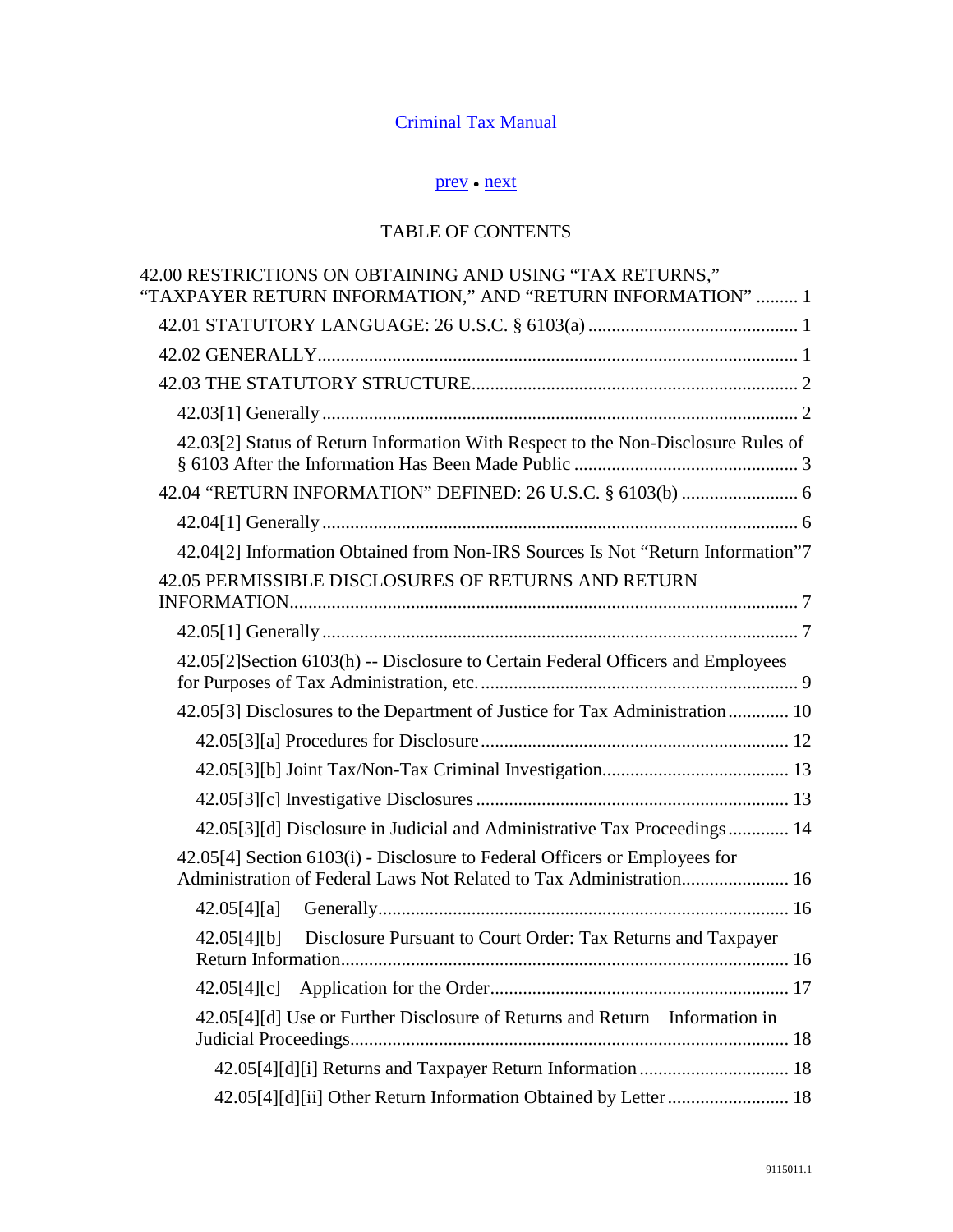| 42.05[4][d][iii] Withholding Return Information and Suppression 18             |  |
|--------------------------------------------------------------------------------|--|
| 42.05[4][d][iv] Disclosure of Return Information For Other Purposes 19         |  |
| 42.05[5] Disclosure of Return Information Relating to Terrorist Activities  20 |  |
|                                                                                |  |
|                                                                                |  |
|                                                                                |  |
|                                                                                |  |
|                                                                                |  |
|                                                                                |  |
|                                                                                |  |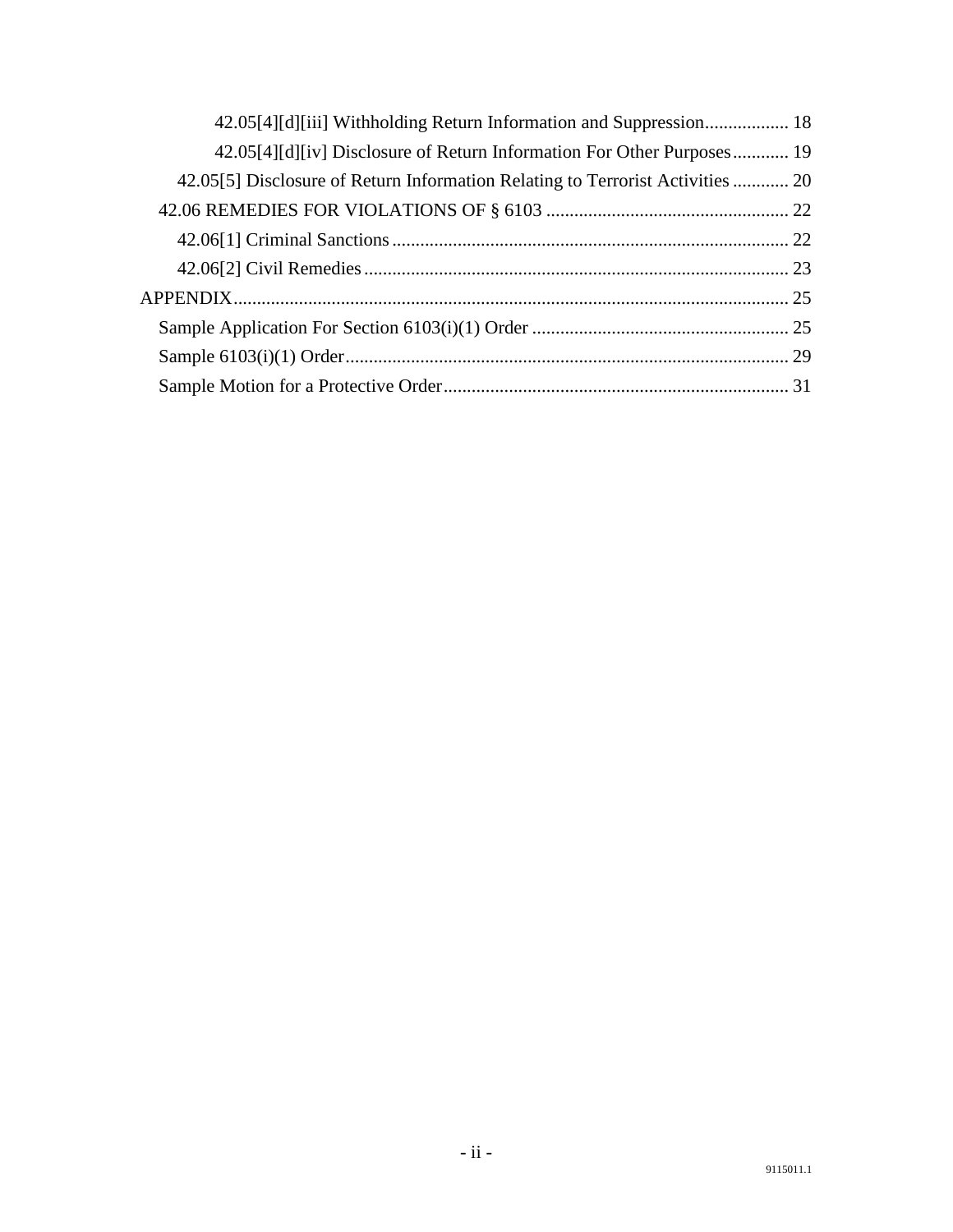## <span id="page-2-1"></span><span id="page-2-0"></span>**42.00 RESTRICTIONS ON OBTAINING AND USING "TAX RETURNS," "TAXPAYER RETURN INFORMATION," AND "RETURN INFORMATION"**

#### *42.01 STATUTORY LANGUAGE: 26 U.S.C. § 6103(a)*

#### *Confidentiality and disclosure of returns and return information*

**(a) General rule.** -- Returns and return information shall be confidential, and except as authorized by this title --

 **(1)** no officer or employee of the United States,

**(2)** no officer or employee of any State, any local law enforcement agency receiving information under subsection  $(i)(7)(A)$ , any local child support enforcement agency, or any local agency administering a program listed in subsection  $(l)(7)(D)$  who has or had access to returns or return information under this section, and

**(3)** no other person (or officer or employee thereof) who has or had access to returns or return information . . . [pursuant to certain provisions of this section],

shall disclose any return or return information obtained by him in any manner in connection with his service as such an officer or an employee or otherwise or under the provisions of this section. For purposes of this subsection, the term "officer or employee" includes a former officer or employee.

#### *42.02 GENERALLY*

<span id="page-2-2"></span> Section 6103 of the Internal Revenue Code generally prohibits the disclosure of "tax returns" and other "tax return information" outside the Internal Revenue Service (IRS) unless the disclosure falls within one of the specific provisions of Section 6103(c) through (o). In cases involving "tax administration" (*e.g.*, criminal tax prosecutions or other criminal cases that have been specifically designated as "related" to tax administration) that have been referred to the Department of Justice, the IRS may, at its discretion, disclose to the Department of Justice prosecutors handling the case the tax returns and tax return information that "may" relate to the case (section 6103(h)(2)  $\&$ (3)). Under section 6103(h)(2), the prosecutors may use the returns and return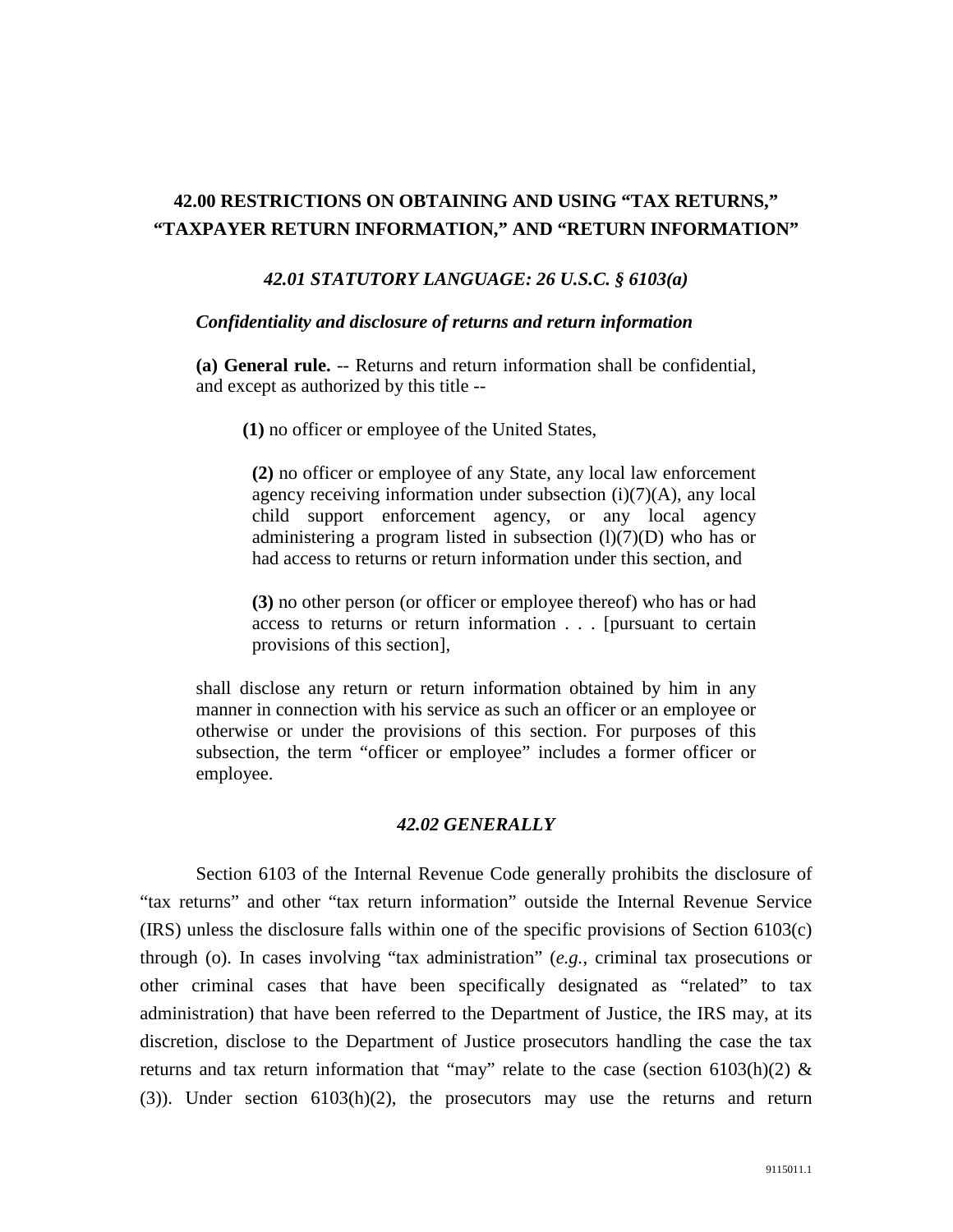information for investigative purposes. Section 6103(h)(4) authorizes the prosecutor to introduce into evidence at trial a return or piece of return information that is relevant to the case.

 In non-tax criminal cases, federal prosecutors may obtain and use for investigative purposes returns and other information filed with the IRS by a taxpayer only through an *ex parte* order of a United States district court based upon an application (that must be signed by the United States Attorney) showing that the information is relevant to an ongoing criminal prosecution. *See* Appendix immediately following this chapter for samples of both an application for a Section 6103(i)(1) order and an order under Section 6103(i)(1). The prosecutor may use that information at trial (*e.g.*, introduce it into evidence or otherwise make it public in the proceeding) only upon a showing to the court that the information is "probative of an issue" in the case. 26 U.S.C. § 6103(i)(4)(A)(i).

 A willful violation of the provisions of section 6103 is punishable as a felony and by dismissal from Federal service, *see* 26 U.S.C. 7213(a)(1), while a negligent violation subjects the United States to a suit for damages. *See* [42.06,](http://www.justice.gov/tax/readingroom/2008ctm/CTM%20Chapter%2042.htm#s42.06) *infra*.

#### *42.03 THE STATUTORY STRUCTURE*

#### <span id="page-3-1"></span><span id="page-3-0"></span>*42.03[1] Generally*

 Section 6103(a) requires officers and employees of the United States to keep tax returns and return information confidential, and prohibits them from disclosing such information, except as authorized by the Internal Revenue Code. The term "disclosure" means the "making known to any person in any manner whatever a return or return information." 26 U.S.C. § 6103(b)(8). Section 6103(b) also defines "return," "return information," and "taxpayer return information." Sections 6103(c) - (o) contain the exceptions that allow disclosure of returns and return information to taxpayers, the Department of Justice, and other governmental entities. Section 6103(p) provides rules and procedures for the handling, storage, and disposition of return information by the IRS and by those within the Department to whom return information has been disclosed. Section 6103(p) imposes an obligation upon agencies and individuals that receive returns and return information to restrict access to the information to only those individuals authorized to use it, to safeguard the information in the manner prescribed by the IRS, to handle copies in the same manner as originals, to maintain the information in a secure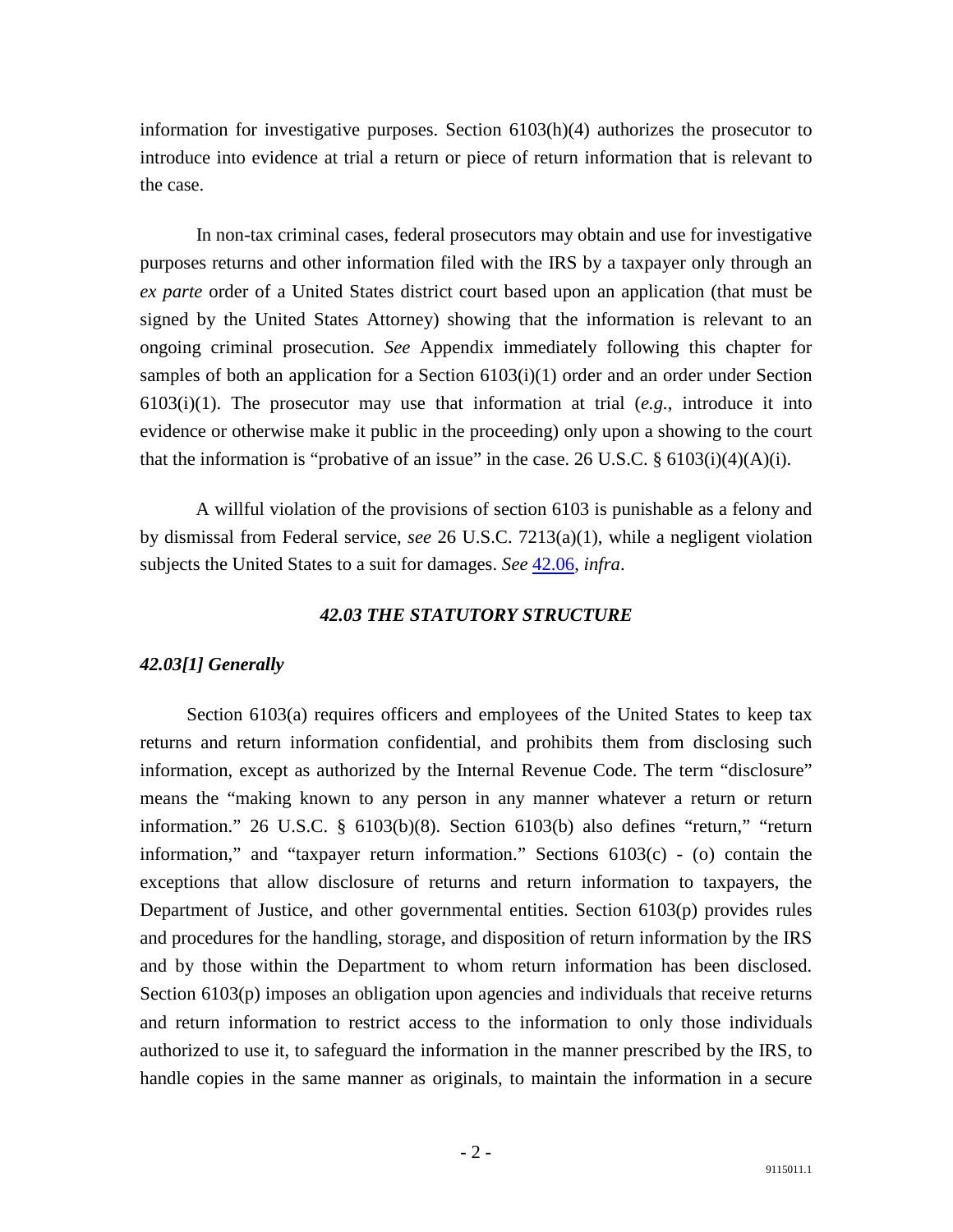location, and to return the information to the IRS or destroy it when it is no longer needed. 26 U.S.C. § 6103(p)(4).

## <span id="page-4-0"></span>*42.03[2] Status of Return Information With Respect to the Non-Disclosure Rules of § 6103 After the Information Has Been Made Public*

 Section 6103 contains no language that lifts the prohibition against disclosure after return information has been disclosed in public, such as in a judicial proceeding. There is a split of authority as to whether the disclosure restrictions of Section 6103 nevertheless cease to apply once return information has been made public in a judicial proceeding. The cases are described in IRS Publication 4639, *Disclosure & Privacy Law Reference Guide* at 2-26 - 2-28 (Oct. 2007):

1. The Ninth Circuit has held that tax information actually placed in and made a part of the public record is no longer subject to section 6103's disclosure restrictions.

a. William E. Schrambling Accountancy Corp. v. United States, 937 F.2d 1485, 1489 (9th Cir. 1991) (information contained in Notice of Federal Tax Lien and bankruptcy petition are no longer confidential, therefore disclosure did not violate section 6103), *cert. denied*, 502 U.S. 1066 (1992).

b. Lampert v. United States, 854 F.2d 335, 338 (9th Cir. 1988) (once tax return information is made a part of the public domain, that taxpayer can no longer claim a right of privacy in that information), *cert. denied*, 490 U.S. 1034 (1989). The Ninth Circuit's opinion affirmed three district court decisions: Peinado v. United States, 669 F. Supp. 953 (N.D. Cal. 1987); Lampert, 1987 WL 48210 (N.D. Cal. Apr. 8, 1987); and Figur v. United States, 662 F. Supp. 515 (N.D. Cal. 1987).

c. Tanoue v. IRS, 904 F. Supp. 1161 (D. Haw. 1995) (only those items of information actually placed in and made a part of the public record are no longer subject to section 6103's disclosure restrictions).

2. The Sixth Circuit has held that tax information that has been made public in connection with recording a federal tax lien is no longer protected by section 6103, but has not ruled with respect to disclosures made in judicial proceedings. *See* Rowley v. United States, 76 F.3d 796, 801-02 (6th Cir. 1996) (general rule of confidentiality not applicable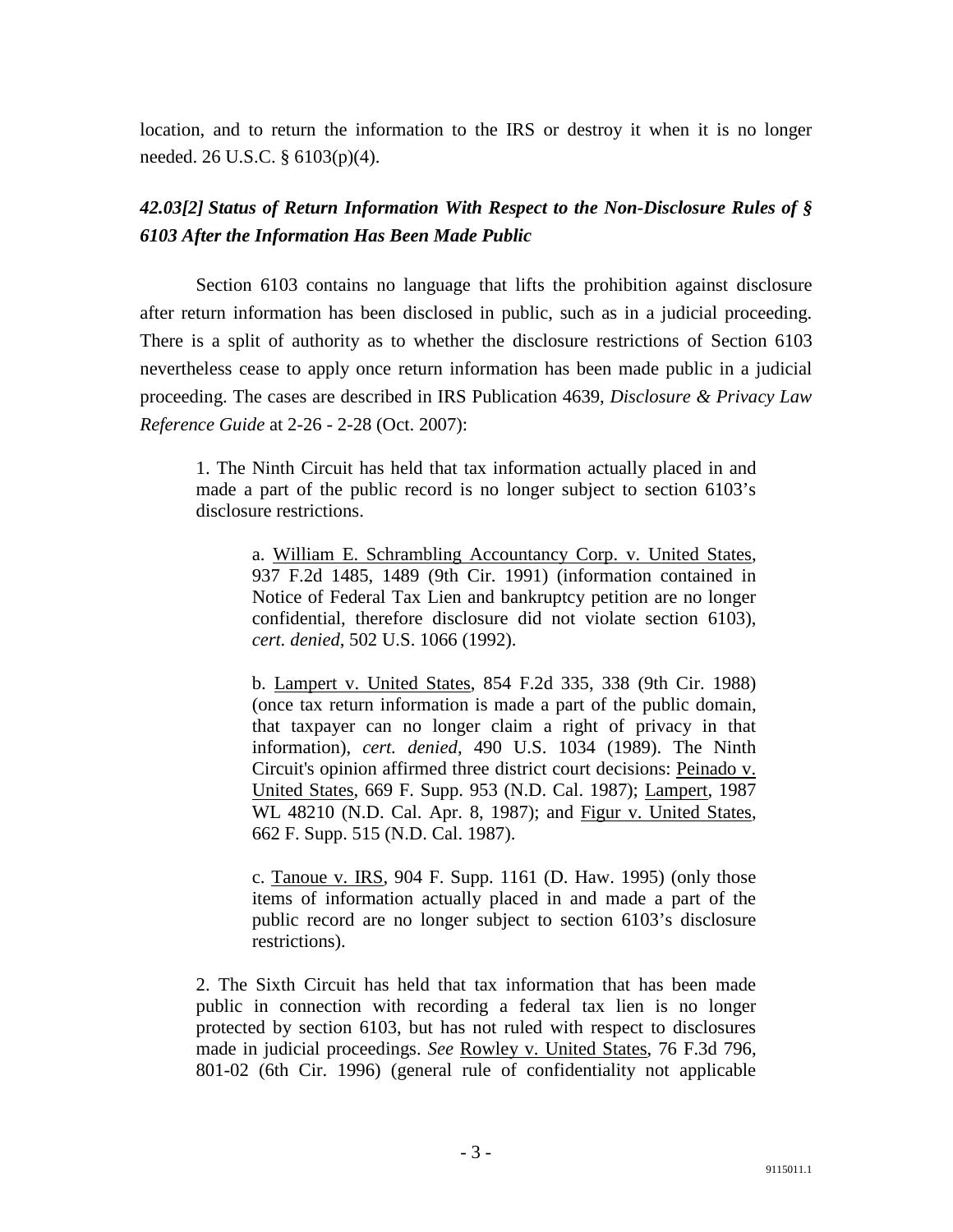where information was disclosed in tax lien filings and later disclosed in notices of sale which were made for tax administration purposes).

3. The Fourth Circuit has relied on the absence of an express exception in section 6103 to find that the otherwise unauthorized release of previously publicized return information violates section 6103. Mallas v. United States, 993 F.2d 1111, 1120-21 (4th Cir. 1993) (even to the extent that the revenue agent's reports repeated information otherwise available to the public, they still fell within the broad definition of return information).

4. The Seventh Circuit has adopted a hybrid test referred to as the "immediate source" test, i.e., "that the definition of return information comes into play only when the immediate source of the information is a return, or some internal document based on a return, as these terms are defined in  $\S 6103(b)(2)$ , and not when the immediate source is a public document lawfully prepared by an agency that is separate from the Internal Revenue Service and has lawful access to tax returns." Thomas v. United States, 890 F.2d 18, 21 (7th Cir. 1989) (IRS's release of court's opinion in tax case to newspaper which then published article based on the decision was not an unauthorized disclosure because the information was obtained from the court's opinion).

5. The Third Circuit has not ruled on this issue in a published opinion. It issued a summary opinion in Barnes v. United States, 17 F.3d 1428 (table cite) (3d Cir. 1994), affirming the district court's adoption of the Magistrate's Report and Recommendation. *See* 1991 U.S. Dist. LEXIS 21633, at \*\*14-15 (W.D. Pa. Aug. 2, 1991) (magistrate's recommendation), adopted at 1991 U.S. Dist. LEXIS 12883 (W.D. Pa. Aug. 27, 1991). The Magistrate, citing Cox and Lampert, concluded that a press release announcing an indictment issued by the U.S. Attorney's office was not an unauthorized disclosure because the information was already a matter of public record.

6. The Eighth Circuit cited Thomas, in an unpublished opinion with little analysis or discussion, to approve of disclosures based upon public record information. Noske v. United States, 998 F.2d 1018, 1993 WL 264531 (8th Cir. Jul. 15, 1993) (no unauthorized disclosure of return information when the IRS provided a copy of a district court opinion to the local paper).

7. The Tenth Circuit has adopted the Seventh Circuit approach. *See* Rice v. United States, 166 F.3d 1088, 1091(10th Cir.) (press release issued based on public affairs officer's attendance at trial, and not on IRS documents, was not an unauthorized disclosure), *cert. denied*, 528 U.S. 933 (1999). *But see* Rodgers v. Hyatt, 697 F.2d 899, 904, 906 (10th Cir. 1983) (an IRS Agent's in court testimony at a summons enforcement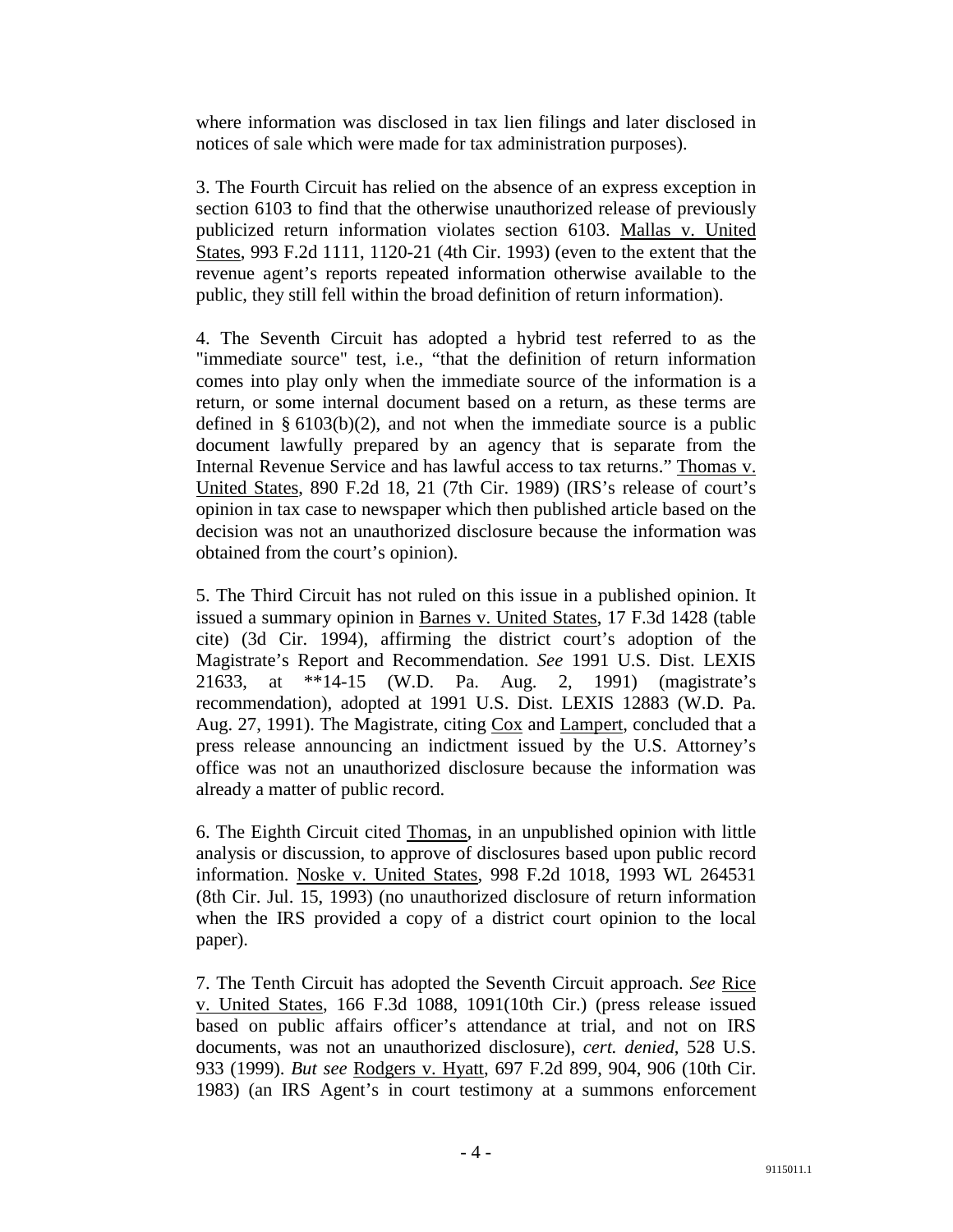hearing did not authorize the agent's subsequent out of court statements to a third party regarding an ongoing investigation where the agent actually obtained his confidential information from the taxpayer's tax return and not at the public hearing).

8. The Fifth Circuit also applies the "immediate source" test, thereby implicitly adopting the Seventh Circuit's approach in Thomas v. United States.

a. Johnson v. Sawyer, 120 F.3d 1307, 1323 (5th Cir. 1997) (IRS permitted to issue a press release from court documents or proceedings, however, where information in press release came from IRS records, an unauthorized disclosure has occurred).

b. Harris v. United States, No. 01-20543, 35 Fed. Appx. 390, 2002 WL 760887 (5th Cir. Apr. 17, 2002) (revenue officer who disclosed that the plaintiffs had a judgment filed against them for a specific amount had acted in a good faith belief that the disclosure was permitted as a disclosure of information in the public record), *cert. denied*, 538 US 922 (2003).

The IRS has taken the following position with respect to public record information:

Although section 6103 bars disclosure of tax information taken directly from IRS files, it does not ban the disclosure of information that is taken from the public court record. The IRS's legal position has confined the disclosure of public record information to tax information that has been made a matter of public record in connection with tax administration activity. The following provides a framework for analyzing public record information.

A. Return information loses any confidential status if it becomes a matter of public record. Returns and return information that have become public as a result of actions taken by, or on behalf of, the IRS are no longer subject to the confidentiality provisions of the Code and may be provided to a third party requester. Great care should be exercised in determining whether tax information has actually become a matter of public record, as information supplemental to that which has become public is subject to the confidentiality provisions. . . .

B. Information made public by a taxpayer or third party does not affect the confidentiality of identical return or return information in the possession of the IRS. Thus, the IRS cannot use return information to confirm information made public by any other party unless specifically authorized to do so by section 6103. For example, if a Fortune 500 company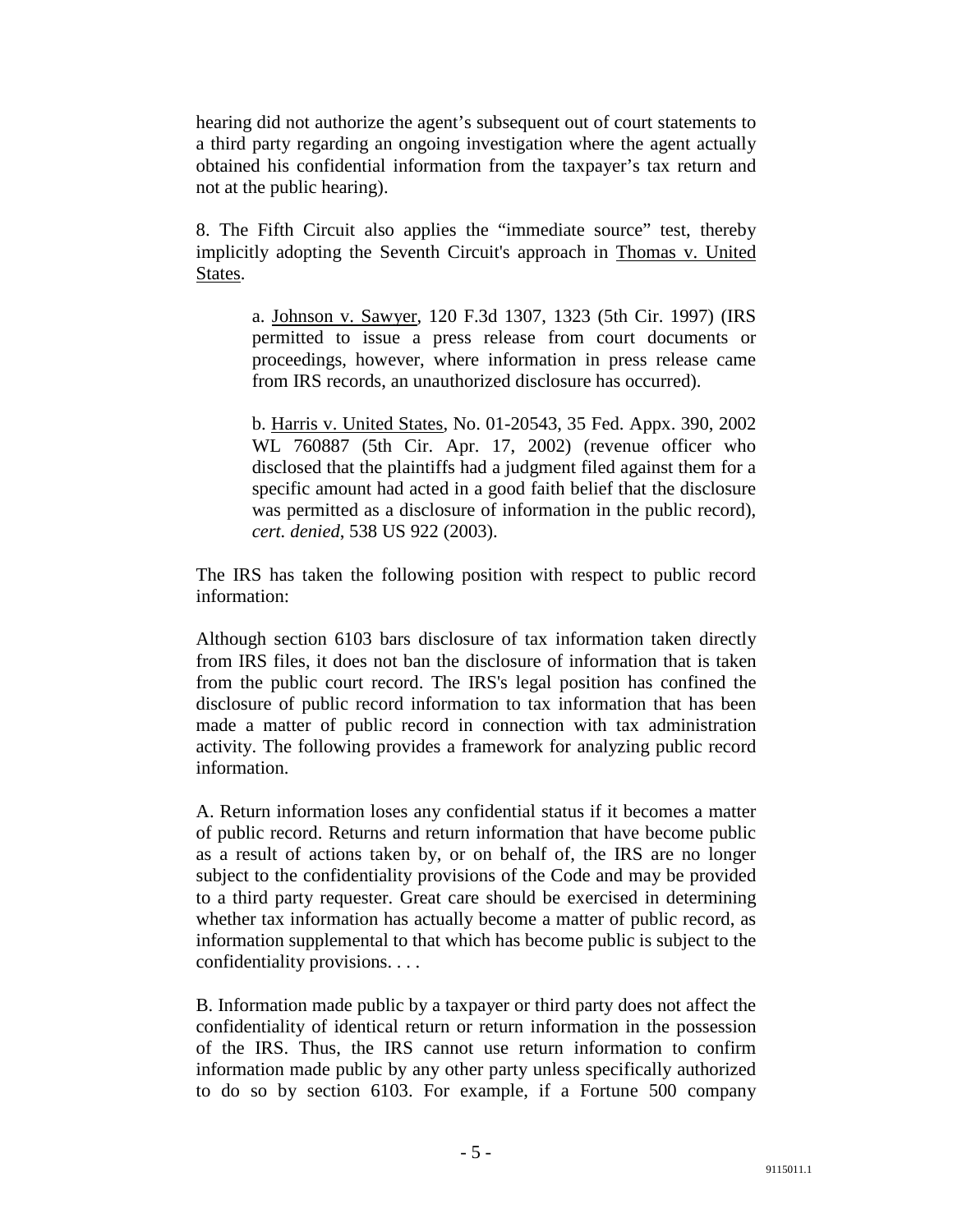announces that the IRS is auditing its inventory accounting practices for purposes of determining income, the IRS cannot confirm that announcement because there is no statutory authority permitting the IRS's disclosure.

C. Information that has become public, which is not publicly connected with tax administration, remains confidential in the hands of the IRS. The IRS draws a distinction between general public record information (*e.g.*, decrees of divorce, mortgage deeds of trust) and return information that has become a matter of public record through tax administration activity in determining whether the information can be disclosed. By permitting the release of return information only after it has become a matter of public record in connection with tax administration, the IRS avoids linking otherwise innocuous public information with a person's tax liability.

D. See IRM 11.3.11.13 (5/2005), Information Which Has Become Public Record, for further explanation.

 To avoid problems under Section 6103, prosecutors should not make any out-ofcourt disclosures of return information received from the Internal Revenue Service, whether or not the information has lawfully been made public. Prosecutors should exercise great care to ensure that any case information provided to the press or any other proper recipient comes only from publicly available information, such as an indictment. *See, e.g.*, [Memorandum to All United States Attorneys from Loretta Argrett, Assistant](http://www.justice.gov/tax/readingroom/2008ctm/CTM%20Chapter%203.htm#TOC1_11)  Attorney General, Tax Division, re: *[Press Releases in Cases Involving the IRS](http://www.justice.gov/tax/readingroom/2008ctm/CTM%20Chapter%203.htm#TOC1_11)* (October [15, 1997\),](http://www.justice.gov/tax/readingroom/2008ctm/CTM%20Chapter%203.htm#TOC1_11) found in Chapter 3, *supra*.

#### *42.04 "RETURN INFORMATION" DEFINED: 26 U.S.C. § 6103(b)*

#### <span id="page-7-1"></span><span id="page-7-0"></span>*42.04[1] Generally*

Section 6103(b) defines three categories of information: "returns," "return information," and "taxpayer return information." A "return" is any tax or information return filed with the Internal Revenue Service by, on behalf of, or with respect to a taxpayer. 26 U.S.C. § 6103(b)(1). "Return information" is essentially any information that relates to a taxpayer and that has been received by, recorded by, prepared by, furnished to, or collected by the Internal Revenue Service. 26 U.S.C. § 6103(b)(2). This category includes virtually all information about a taxpayer's dealings with the IRS, including whether a particular person is a taxpayer, the amount of any liability, and whether the taxpayer is, will be, or has been investigated. In short, this category includes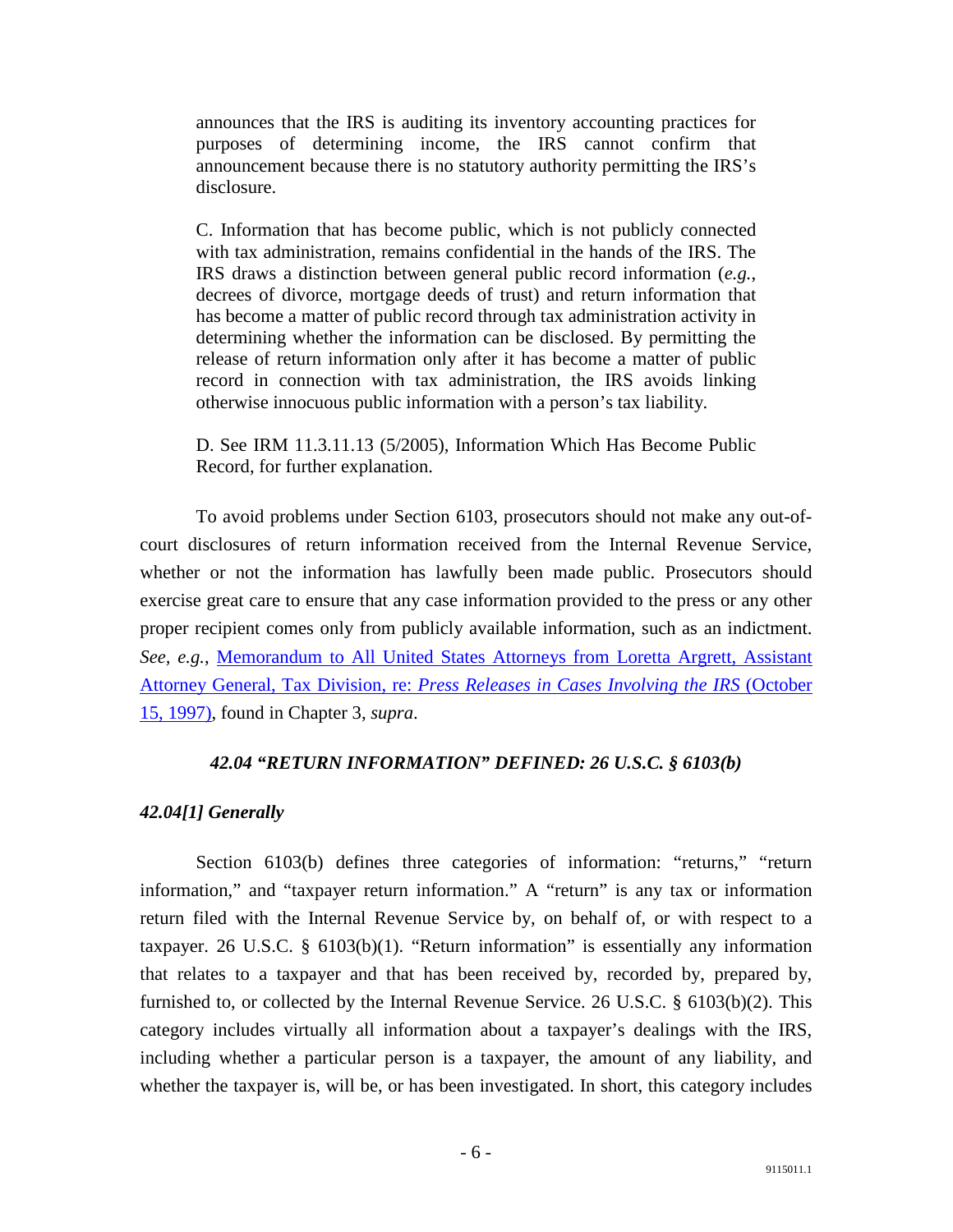all information about a taxpayer and his or her liability in the possession of the IRS. *See Mallas v. United States*, 993 F.2d 1111, 1118 (4th Cir. 1992) (information contained in a revenue agent's report considered "return information"); *Chamberlain v. Kurtz*, 589 F.2d 827, 840 (5th Cir. 1979) ("return information" is any information concerning a taxpayer's liability that the IRS has collected). "Taxpayer return information" is "return information" that is filed with, or furnished to, the IRS by or on behalf of the taxpayer to whom the return information relates. *See* 26 U.S.C. § 6103(b)(3). It would include, for example, financial statements, offers in compromise, "defier" letters, and similar documents.

#### <span id="page-8-0"></span>*42.04[2] Information Obtained from Non-IRS Sources Is Not "Return Information"*

 Return information does *not* include information that does not come from IRS files. Thus, information that a prosecutor gathers as part of a grand jury investigation is not "return information," because it is not information "collected by" the IRS. This is true even in a grand jury investigation into tax offenses. Under Federal Rule of Criminal Procedure  $6(e)(3)(A)(ii)$ , IRS agents working on a grand jury investigation are "assist[ing] . . . [the] attorney for the government in the performance of such attorney's duty to enforce federal criminal law." The information that they gather at the direction of the Assistant United States Attorney (AUSA) or under the authority of the grand jury is being collected by the Attorney General and the grand jury. It is not information being "collected by" the IRS and thus is not "return information" under the Section 6103(b) definition. *See Baskin v. United States*, 135 F.3d 338, 342 (5th Cir. 1998) (copies of checks obtained by grand jury not return information); *Ryan v. United States*, 74 F.3d 1161, 1163 (11th Cir. 1996) (financial information independently obtained by prosecutor not "return information," as it did not come from IRS files); *Stokwitz v. United States*, 831 F.2d 893, 894-97 (9th Cir. 1987) (taxpayer's retained copies of returns seized from his desk by Navy investigators not "returns" or "return information" under Section 6103 because they did not come from IRS files).

## <span id="page-8-1"></span>*42.05 PERMISSIBLE DISCLOSURES OF RETURNS AND RETURN INFORMATION*

#### <span id="page-8-2"></span>*42.05[1] Generally*

 Subsections 6103(c) through (o) set out the situations in which returns and return information may be disclosed. The subsections authorizing disclosure to the Department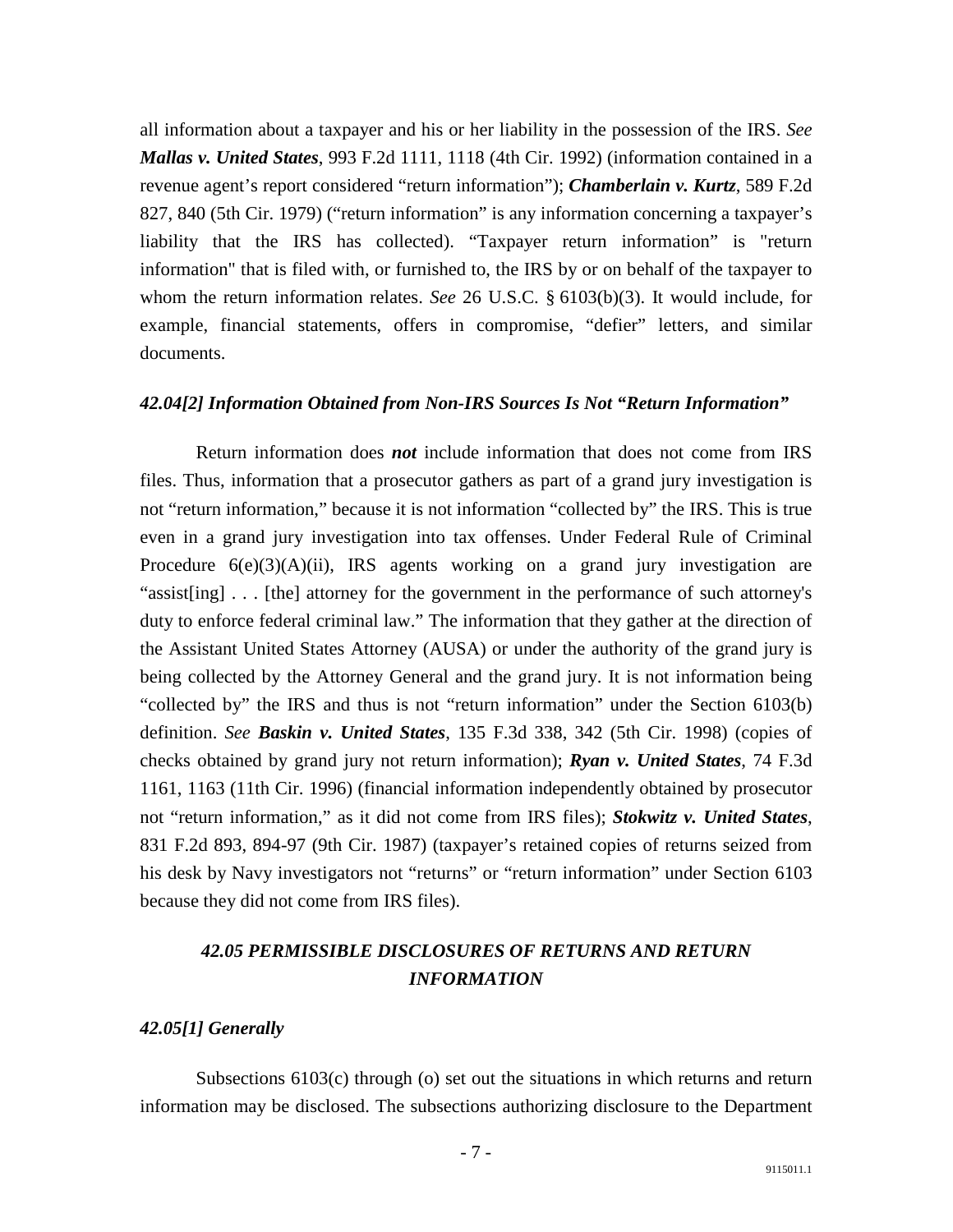of Justice for use in litigation, §§ 6103(h) and 6103(i), are discussed in detail below. The other eleven subsections under which disclosure of taxpayer returns and return information may be authorized are as follows:

> **1.** Section 6103(c) -- Disclosure of returns or return information at the taxpayer's request. *See, e.g., Tierney v. Schweiker*, 718 F.2d 449, 454-55 (D.C. Cir. 1983).

> **2.** Section 6103(d) -- Release of returns and return information to State tax officials and State and local law enforcement agencies charged with the administration of State tax laws to assist in the administration of such laws. *See Huckaby v. Internal Revenue Service*, 794 F.2d 1041, [1](#page-9-0)046 (5th Cir. 1986).<sup>1</sup>

> **3.** Section 6103(e) -- Disclosure of a taxpayer's returns and return information to individuals who have a material interest in that information. The section lists those persons who will be deemed to have a material interest in such information (*e.g.*, either the husband or the wife in the case of a joint return, a partner in a partnership, a stockholder owing more than 1 percent of the outstanding stock of a corporation in the case of a corporate return, etc.). *See, e.g., Solargistic Corp. v. United States*, 921 F.2d 729, 731 (7th Cir. 1991) (concluding that investors in tax shelter may be advised of audit); *Martin v. IRS*, 857 F.2d 722, 724 (10th Cir. 1988) (partnership returns).

> **4.** Section 6103(f) -- Disclosure of returns and return information to committees of Congress. *See Church of Scientology v. Internal Revenue Service*, 484 U.S. 9, 15 (1987).

> **5.** Section 6103(g) -- Disclosure of returns and return information to the President or employees of the White House designated by the President.

<span id="page-9-0"></span><sup>&</sup>lt;sup>1</sup> There is no other provision authorizing the disclosure of returns and return information to State or local officials. Thus, returns and return information *may not* be disclosed to state agents or officers who may be working on task forces or otherwise assisting prosecutors in investigating or prosecuting Federal crimes. Disclosure for the sole and limited purpose of assisting the Federal criminal investigation may be appropriate to those State police officers or agents who have been deputized as Deputy United States Marshals. *See* 28 C.F.R. § 0.112 (empowering Director of the U.S. Marshals Service to deputize "[s]elected . . . state [] or local law enforcement officers whenever the law enforcement needs of the U.S. Marshals Service so require")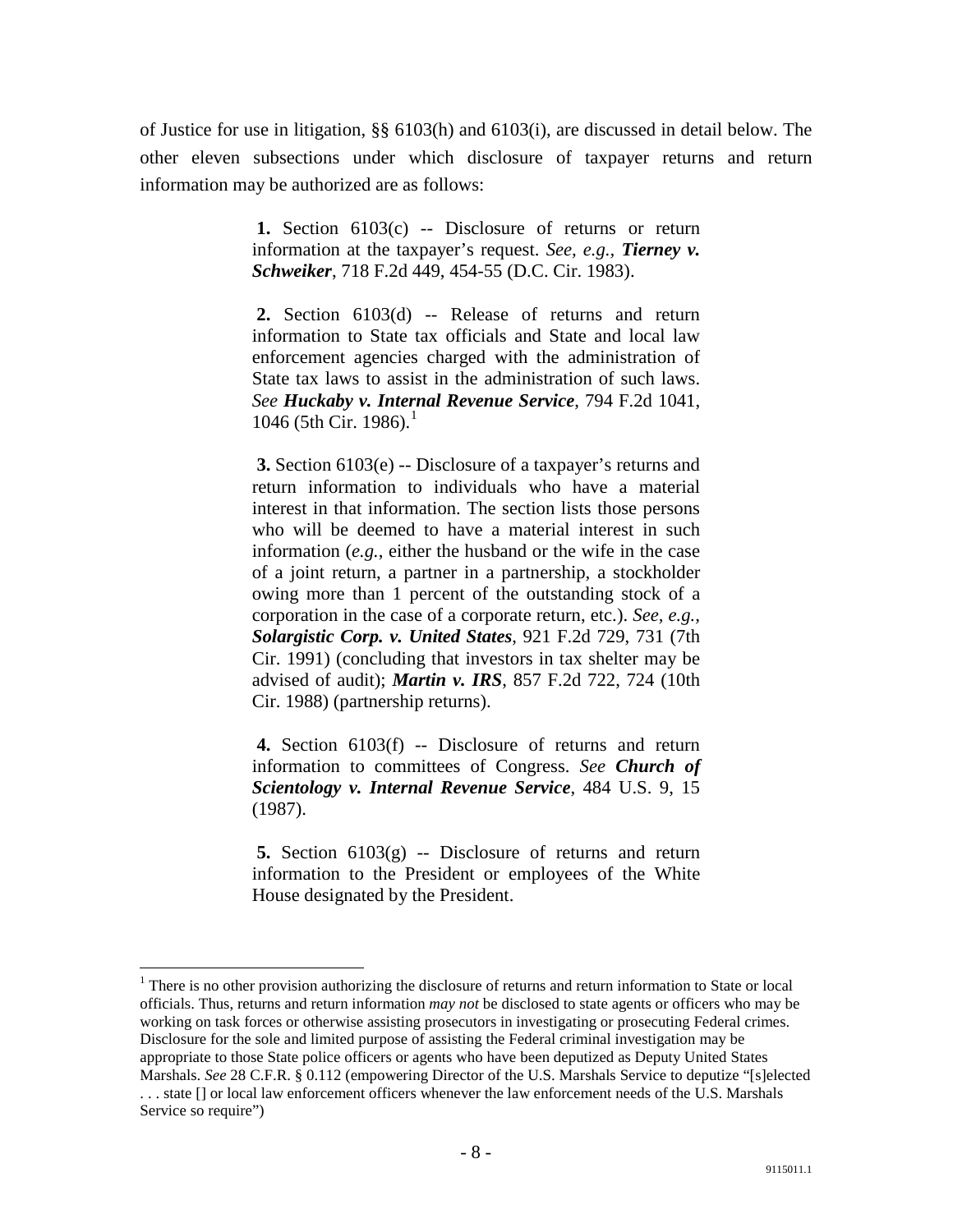**6.** Section 6103(j) -- Disclosure of returns and return information to be used in structuring the census and conducting related statistical analyses.

**7.** Section 6103(k) -- Disclosure of returns and return information for tax administration purposes. Section  $6103(k)(6)$  permits the disclosure of return information by Service employees for investigative purposes. Agents and other employees may "disclose return information to the extent that such disclosure is necessary in obtaining information, which is not otherwise reasonably available." *See Vote v. United States*, 753 F. Supp. 866, 870 (D. Nev. 1990), *aff'd*, 930 F.2d 31 (9th Cir. 1991).

**8.** Section 6103(l) -- Disclosure of returns and return information for purposes other than tax administration - *e.g.*, programs administered by the Social Security Administration, Railroad Retirement Board, Department of Labor, etc.

**9.** Section 6103(m) -- Disclosure of taxpayer identity information to various agencies and individuals.

**10.** Section 6103(n) -- Disclosure of returns and return information as necessary in conjunction with the "processing, storage, transmission, and reproduction" of returns and return information; and for purposes of "programming, maintenance, repair, testing and procurement of equipment." *See Wiemerslage v. United States*, 838 F.2d 899, 901-04 (7th Cir. 1988).

**11.** Section 6103(o) -- Disclosure of returns and return information relating to alcohol, tobacco, and firearms taxes, and returns and return information relating to the wagering excise tax for limited purposes.

## <span id="page-10-0"></span>*42.05[2]Section 6103(h) -- Disclosure to Certain Federal Officers and Employees for Purposes of Tax Administration, etc.*

 Section 6103(h) is one of two provisions that authorize disclosure of returns and return information to the Department of Justice for use in investigating and prosecuting criminal cases. Section 6103(h) governs the disclosure of return information to specified federal officers and employees for purposes of tax administration, including criminal and civil tax litigation. Section 6103(h)(1) provides authority for employees of the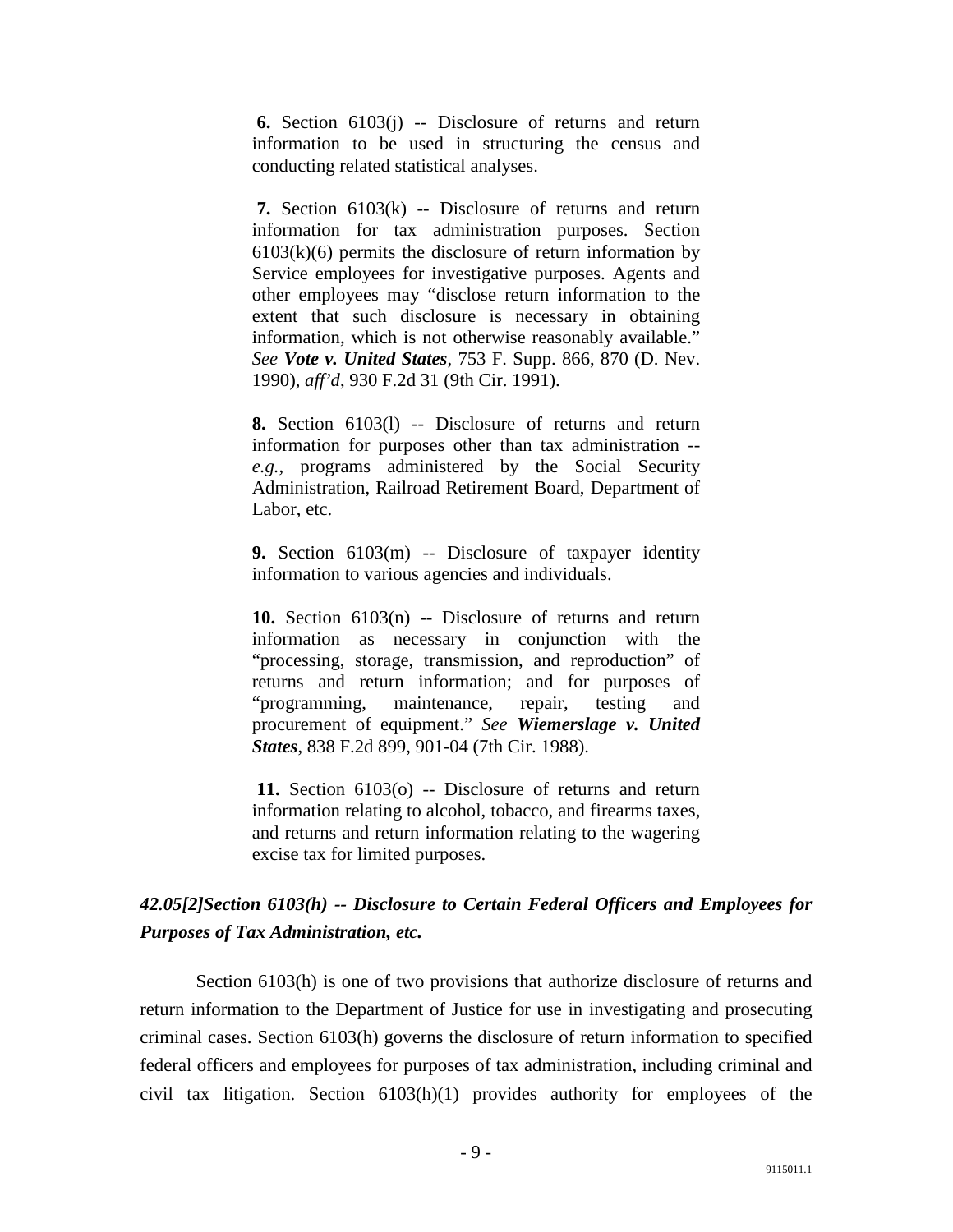Department of the Treasury to have access to returns and return information as needed for tax administration purposes. S*ee Gardner v. United States*, 213 F.3d 735, 738-39 (D.C. Cir. 2000); *First Western Govt. Securities, Inc. v. United States*, 796 F.2d 356, 360 (10th Cir. 1986). Unlike many other sections of the statute,  $\S 6103(h)(1)$  does not require a written request for disclosure: "Returns and return information shall, without written request, be open to inspection by or disclosure to officers and employees of the Department of the Treasury whose official duties require such inspection or disclosure for tax administration purposes."  $26$  U.S.C.  $\S$  6103(h)(1).

### <span id="page-11-0"></span>*42.05[3] Disclosures to the Department of Justice for Tax Administration*

Section 6103(h)(2), which governs the disclosure of return information to officers and employees of the Department of Justice in tax cases, states:

In a matter involving *tax administration*, a return or return information shall be open to inspection by or disclosure to officers and employees of the Department of Justice (including United States attorneys) *personally and directly engaged in, and solely for their use in*, any proceeding before a Federal grand jury or preparation for any proceeding (or investigation which may result in such a proceeding) before a Federal grand jury or any Federal or State court, but only if –

> (A) the taxpayer is or may be a *party* to the proceeding, or the proceeding arose out of, or in connection with, determining the taxpayer's civil or criminal liability, or the collection of such civil liability in respect of any tax imposed under this title;

> (B) the treatment of an *item* reflected on such return is or may be related to the resolution of an issue in the proceeding or investigation; or

> (C) such return or return information relates or may relate to a *transactional relationship* between a person who is or may be a party to the proceeding and the taxpayer which affects, or may affect, the resolution of an issue in such proceeding or investigation. (Emphasis added.)

 The italicized portions of the statutory language indicate the circumstances under which returns and return information may be disclosed to Department attorneys. First, the matter must involve "tax administration." That term is defined in section 6103(b)(4) to include the enforcement and litigation of the tax laws and "related statutes." Preparing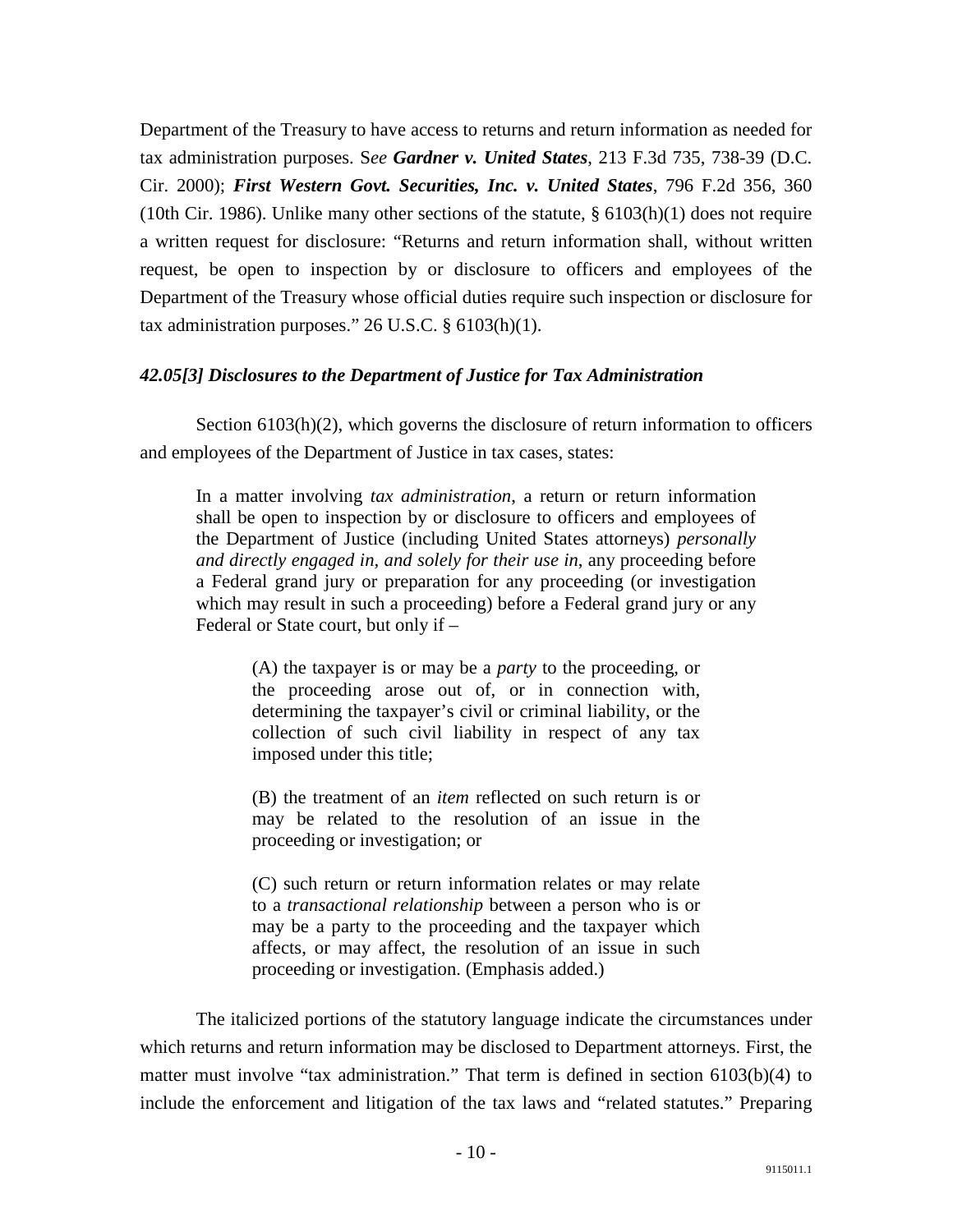for, and conducting, grand jury investigations and prosecuting tax offenses, or offenses charged under statutes that have been determined to be "related to" tax administration, are activities that are part of "tax administration." For cases involving the interpretation of "tax administration," *see Hobbs v. United States ex rel. Russell*, 209 F.3d 408, 401-11 & n.2 (5th Cir. 2000) ("The courts that have considered whether certain activities qualify as 'tax administration' uniformly have defined the term broadly"); *Tavery v. United States*, 32 F.3d 1423, 1429 n.7 (10th Cir. 1994); *Rueckert v. Internal Revenue Service*, 775 F.2d 208, 209-12 (7th Cir. 1985); *United States v. Mangan*, 575 F.2d 32, 40 (2nd Cir. 1978).

 Second, the disclosure may be made only to those attorneys who are "personally and directly" involved in a proceeding, or investigation that may lead to a proceeding, regarding a tax matter, and not to the Department of Justice itself. Thus, the individual prosecutors or attorneys handling a case or matter are responsible for controlling and managing the returns and return information and for any subsequent disclosures. Those individuals are permitted to disclose the returns and return information to their supervisors and to support staff assisting with an investigation or judicial proceeding. Treas. Reg. § 301.6103(h)(2)-1.

 Finally, the information to be disclosed to Department attorneys must meet one of the criteria set out in subparagraphs  $(A)$ ,  $(B)$ , and  $(C)$ , which are commonly referred to as the "party," "item," and "transaction" tests respectively. Department attorneys may have access to the return information of any taxpayer who is or may be a party to a tax case, or whose liability gives rise to a case under the federal tax laws. *United States v. Michaelian*, 803 F.2d 1042, 1044, 1048-49 (9th Cir. 1986) (disclosure to obtain search warrant); *United States v. Olson*, 576 F.2d 1267, 1270 (8th Cir. 1978) (taxpayer as party to case). Second, under the "item" test, prosecutors may obtain those items on a third party's return that are or may be related to a pending case or investigation. Finally, Department attorneys involved in a tax case may be given access to third party return information that reflects a transaction between the taxpayer and the third party, if the information pertaining to the transaction is or may be related to a pending case or investigation. *Davidson v. Brady*, 559 F. Supp. 456, 461 (W.D. Mich. 1983), *aff'd on other grounds*, 732 F.2d 552 (6th Cir. 1984). Under both the item test and the transaction test, access to return information is limited to those portions of the third party return that reflect the relevant item or transaction. *See* S. Rep. No. 94-938(I), at 324-26 (1976), *as reprinted in* 1976 U.S.C.C.A.N. 3753-56.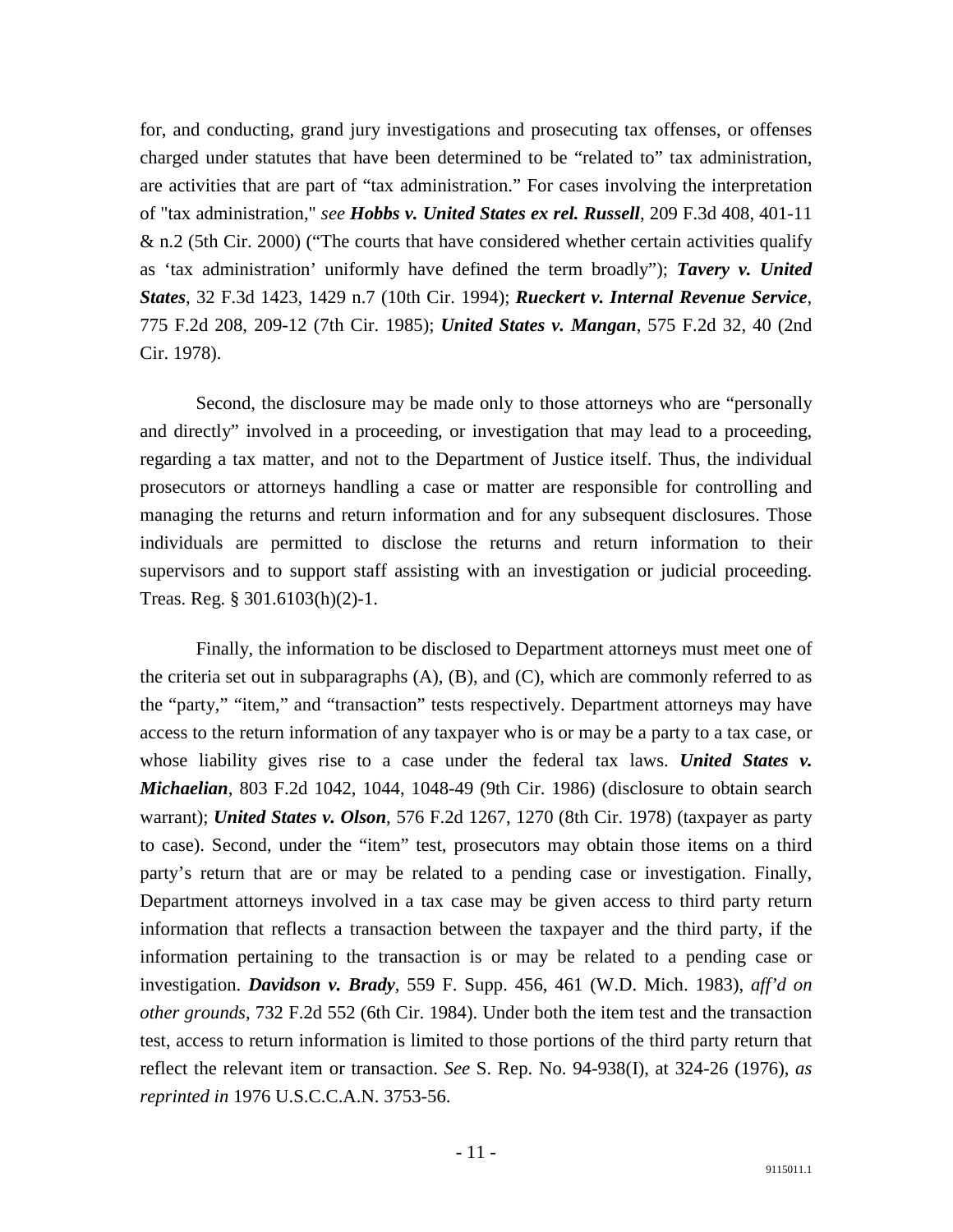#### <span id="page-13-0"></span>*42.05[3][a] Procedures for Disclosure*

 Section 6103(h)(3) provides two different methods by which taxpayer and third party return information may be released to the Department of Justice. The first method is used in any case that has been "referred" to the Department. Upon referral, the Internal Revenue Service may disclose returns and return information pertaining to the referred case to the Department attorneys responsible for the case. *See* 26 U.S.C. § 6103(h)(3)(A); *United States v. Bacheler*, 611 F.2d 443, 447 (3d Cir. 1979). The section contains no definition of a "referral,"<sup>[2](#page-13-1)</sup> but the legislative history of the statute indicates that for purposes of Section 6103(h), "the referral of a tax matter by the IRS to the Justice Department would include those disclosures made by the IRS to the Justice Department in connection with the necessary solicitation of advice and assistance with respect to a case prior to a formal referral of the entire case to the Justice Department for defense, prosecution or other affirmative action." Staff of Joint Comm. on Taxation, 94th Cong., 2d Sess., *General Explanation of the Tax Reform Act of 1976, 322 (1976)*, *quoted in McQueen v. United States*, 5 F. Supp. 2d 473, 488 n.31 (S.D. TX 1998), *aff'd*, 176 F.3d 478 (5th Cir. 1999). In *McQueen*, the court held that there had been a referral under Section 6103(h) where an IRS agent had made a disclosure to an Assistant United States Attorney solely for the purpose of helping the IRS obtain a search warrant for an IRS administrative investigation of a possible criminal violation of the Internal Revenue Code. 5 F. Supp. 2d at 488-89 & n.31. Further, a formal referral by the IRS does not lose its character as a "referral" merely because an investigation originates with the Department of Justice rather than the Internal Revenue Service. *United States v. Batcheler*, 611 F.2d 443, 448 (3d Cir. 1979).

 In those instances in which no "referral" has been made, the Department may obtain tax returns and return information by a written request to the Secretary of the Treasury from the Attorney General, the Deputy Attorney General, or an Assistant Attorney General. [3](#page-13-2) The written request must set forth the need for disclosure of the

<span id="page-13-1"></span><sup>&</sup>lt;sup>2</sup> A definition of "referral" applicable to the use of administrative summonses is set forth in 26 U.S.C. § 7602(d) ("A Justice Department referral is in effect with respect to any person if -- (i) the Secretary has recommended to the Attorney General a grand jury investigation of, or the criminal prosecution of, such person for any offense connected with the administration or enforcement of the internal revenue laws, or (ii) any request is made under section  $6103(h)(3)(B)$  for the disclosure of any return or return information (within the meaning of section 6103(b)) relating to such person.")

<span id="page-13-2"></span> $3$  The specificity of the statute suggests that the authority to request returns and return information by letter is limited to the specified officials and cannot be delegated. *See United States v. Mangan*, 575 F.2d 32, 39 (2d Cir. 1978) ("When Congress chooses to speak with such specificity, courts must heed its language." (*citing United States v. Giordano*, 416 U.S. 505 (1974))).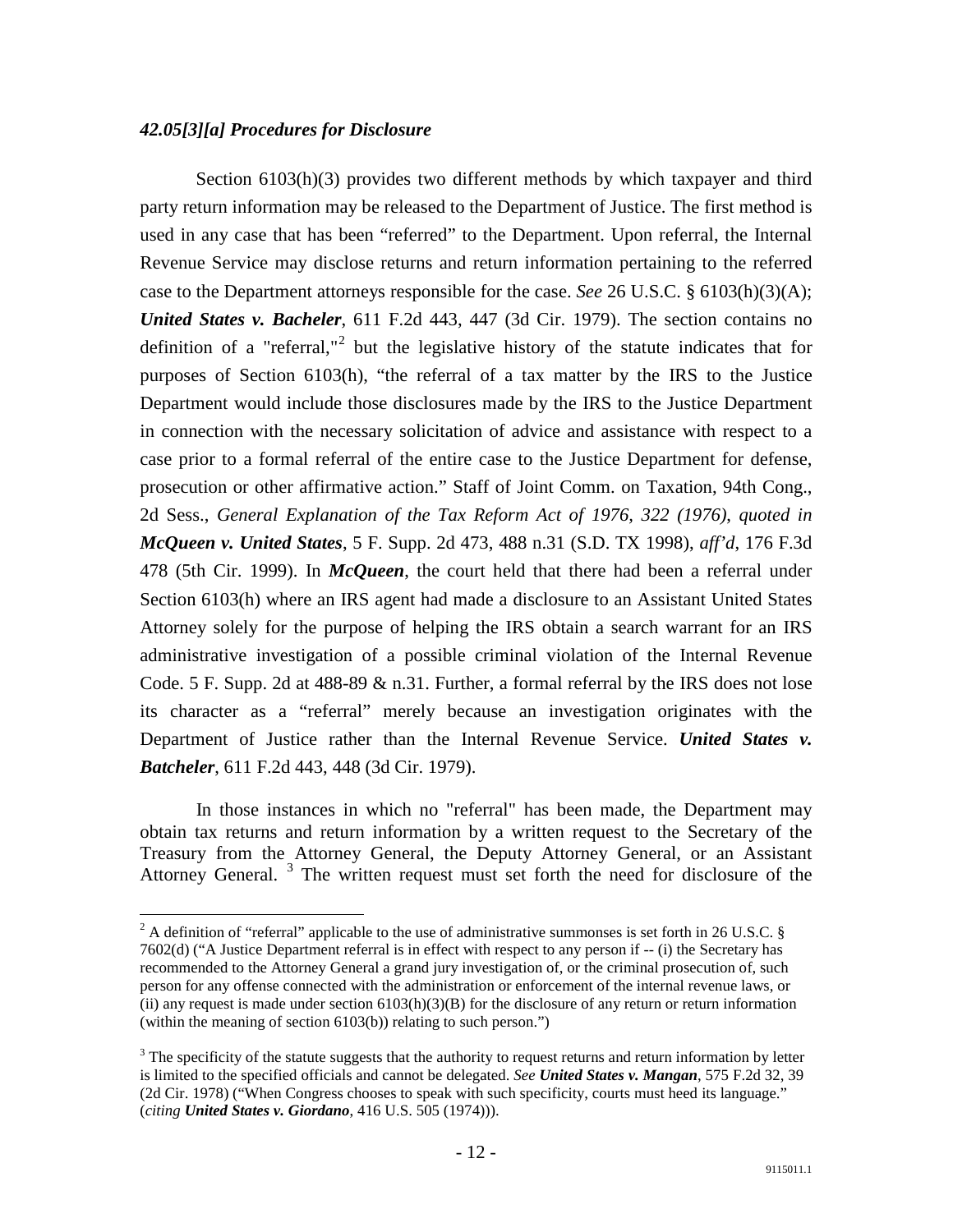specific return or specific return information. Upon such a request, the Secretary "shall disclose" the return or return information. 26 U.S.C. § 6103(h)(3)(B).

#### <span id="page-14-0"></span>*42.05[3][b] Joint Tax/Non-Tax Criminal Investigation*

 Section 6103 does not explicitly provide for the use, in the non-tax portion of a joint tax/non-tax investigation, of returns and return information obtained under Section 6103(h). However, an IRS regulation, Treas. Reg. § 301.6103(h)(2)-1, does provide for such use under specific limited conditions. The regulation authorizes the use of returns and return information in the non-tax portion of an investigation pursuing both tax and non-tax charges where (1) the return information has been obtained for use in, and is being used in, the tax portion of the case; (2) the tax portion of the investigation has been duly authorized by the Tax Division; and (3) the non-tax portion of the investigation involves or arises out of the particular facts and circumstances giving rise to the tax portion of the case. Treas. Reg. §  $301.6103(h)(2)-1(a)(2)(ii)$ . The regulation also provides that if the tax administration portion of the investigation is terminated, the prosecutor cannot continue to use the returns and return information without obtaining an order under section 6103(i). Treas. Reg. § 301.6103(h)(2)-1(a)(2)(ii). Because of the statute's silence on the use of returns and return information addressed by Treas. Reg. § 301.6103(h)(2)-1, the Tax Division believes that the most prudent course for prosecutors is to obtain an order under Section 6103(i) before using returns or tax return information in their possession for the non-tax portion of a joint tax/non-tax investigation.

#### <span id="page-14-1"></span>*42.05[3][c] Investigative Disclosures*

 Section 6103(h) contains no specific provision for investigative disclosures by federal prosecutors. However, the regulations do allow disclosure of returns and return information by federal prosecutors under certain circumstances. Authorized disclosures include, but are not limited to, disclosures made (1) to accomplish any purpose or activity of the nature described in Section 6103(k)(6) (*i.e.*, obtaining information, which is not otherwise reasonably available, with respect to the correct determination of tax, liability for tax, or the amount to be collected or with respect to the enforcement of any other provision of the Internal Revenue Code); (2) to interview, and obtain relevant information from, a taxpayer or third-party witness who may be called in the proceeding; or (3) to conduct plea or settlement negotiations, or to obtain stipulations of facts. Treas. Reg. § 301.6103(h)(2)-1(b). Disclosure of return or taxpayer return information for such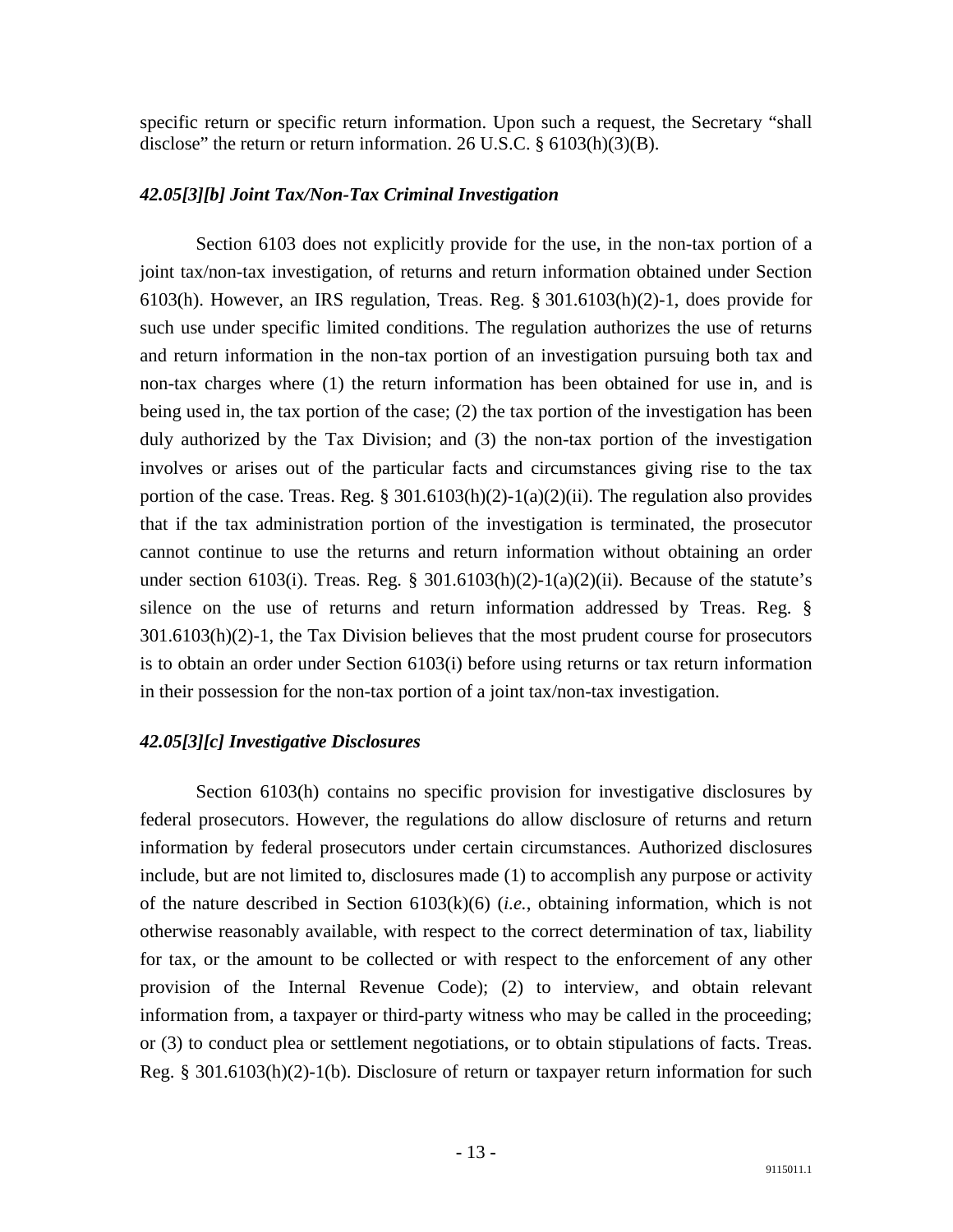purposes is permitted only in those instances in which the proper purpose of section 6103(h) cannot be accomplished without the disclosure. $4$ 

#### <span id="page-15-0"></span>*42.05[3][d] Disclosure in Judicial and Administrative Tax Proceedings*

Section 6103(h)(4) governs the Department's dissemination of a tax return or tax return information in judicial and administrative tax proceedings. The Section allows disclosure under "party," "item," and "transaction" tests similar to those in Section 6103(h)(2). 26 U.S.C.  $\S$  6103(h)(4)(A), (B), (C). It also authorizes disclosure "to the extent required by order of a court pursuant to section 3500 of title 18, United States Code, or rule 16 of the Federal Rules of Criminal Procedure," but permits the court "to give due consideration to congressional policy favoring the confidentiality of returns and return information as set forth in this title." 26 U.S.C.  $\S$  6103(h)(4)(D). The statute further provides, however, that "such return or return information shall not be disclosed as provided in subparagraph  $(A)$ ,  $(B)$ , or  $(C)$  if the Secretary determines that such disclosure would identify a confidential informant or seriously impair a civil or criminal tax investigation." 26 U.S.C. § 6103(h)(4).

 Since the bases for disclosure are worded in the disjunctive, a return or return information may be disclosed in a judicial proceeding, pursuant to section  $6103(h)(4)$ , as long as any one of the four listed criteria is met. *See, e.g.*, *Tavery v. United States*, 32 F.3d 1423, 1430 (10th Cir. 1994); *Hobbs v. United States ex rel. Russell*, 209 F.3d 408, 411 (5th Cir. 2000) (holding that district court did not err in concluding that plaintiff could not maintain a suit for violation of Section 6103, because IRS properly disclosed his tax return information under Section 6103(h)(4)(A)); *Rice v. United States*, 166 F.3d 1088, 1092 (10th Cir. 1999) (holding that revelation of return information in trial proceedings was proper "under the exception to § 6103 allowing such disclosure in federal court where the taxpayer is a party to the proceedings. 26 U.S.C. §

<span id="page-15-1"></span><sup>&</sup>lt;sup>4</sup> Prosecutors should be aware that investigative disclosures have come under fire in the courts, sometimes with bizarre results. For example, in *Snider v. United States*, 468 F.3d 500 (8th Cir. 2006), a decision as to which the IRS issued an action on decision stating its nonacquiescence, action on dec., 2007-03, 2007 WL 2172814 (Jul. 23, 2007), a panel of the Eighth Circuit held that an agent violates section 6103 "when he or she identifies the subject of his or her investigation." 468 F.3d at 507. The panel found that "[t]he government has neither shown that the disclosure of the Taxpayers' identity was necessary nor does the record reveal any necessity for the disclosures." Id. The panel did not explain, however, how, without disclosing the identity of the taxpayer under investigation, an agent could avoid confusing a third-party witness about the nature and scope of the investigation or how the absence of such a disclosure would not have an adverse impact on accuracy and reliability of the information provided by the third-party witness. See Action on Decision 2007-03 (discussion of issue 1). Decisions such as Snider add uncertainty and risk to the use of disclosures of return and return information in investigations.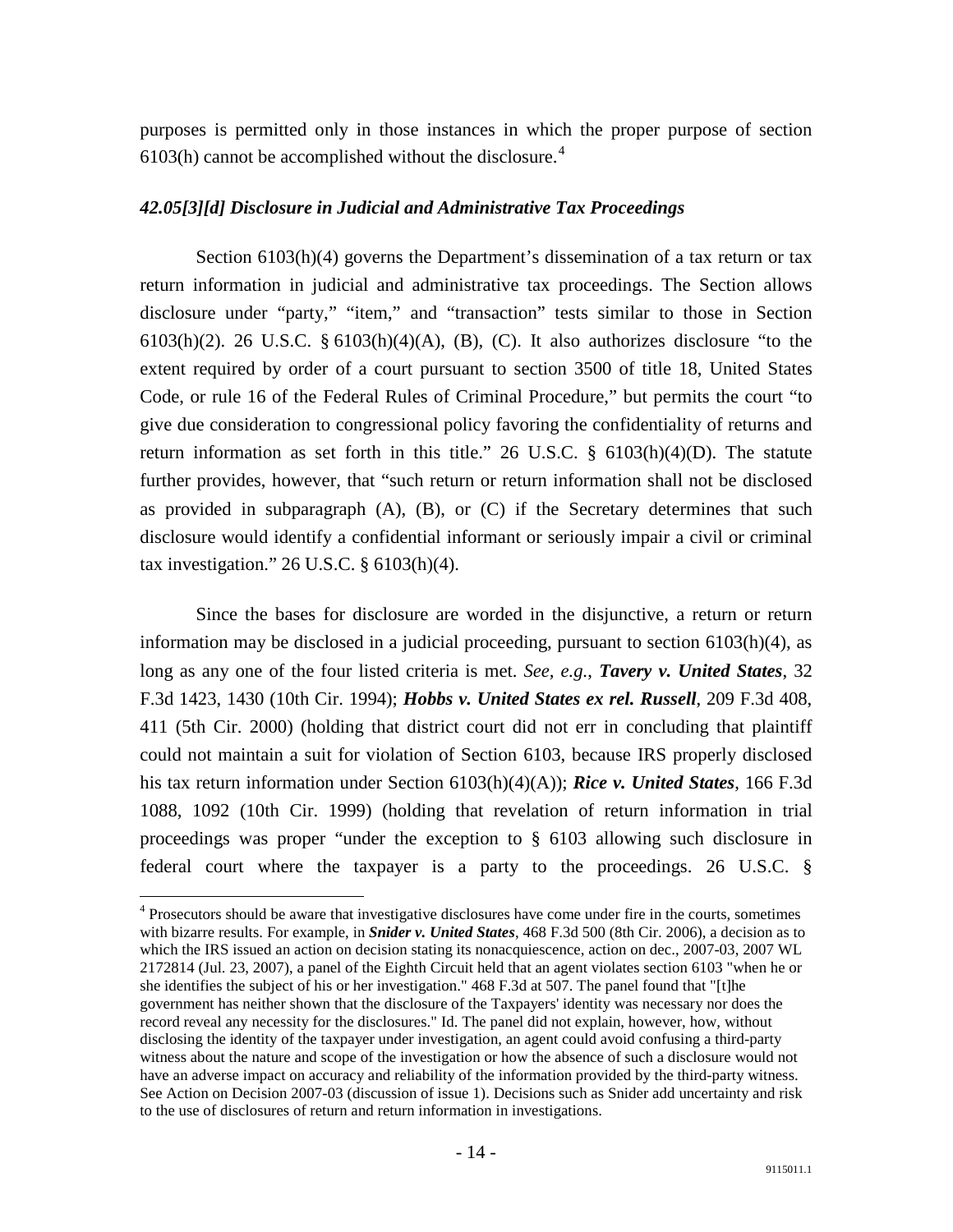$6103(h)(4)(A)$ "). The authority in Section  $6103(h)(4)$  extends only to judicial and administrative tax proceedings; it does not allow disclosures to the public or for any other purpose.

Note that Sections  $6103(h)(4)(A) - (C)$  contain more stringent tests for disclosure than the parallel tests in Sections  $6103(h)(2)(A)$  - (C). Under subsection (h)(2), the IRS is permitted to disclose returns and return information to the Department of Justice if the taxpayer "is or may be" a party to the proceeding, the treatment of an item on the return "is or may be" related to the resolution of an issue in the proceeding or investigation, or such return or return information "relates or may relate" to a transactional relationship between a person who is or may be a party and the taxpayer. However, under Section (h)(4), the disclosure of the information by the Department is limited to those instances in which a "taxpayer *is* a party," the information "*is* directly related to" the resolution of an issue in the proceeding or investigation, or such return or return information "directly relates to" a transactional relationship between a person who is a party and the taxpayer. *See Tavery v. United States*, 32 F.3d 1423, 1429 (10th Cir. 1994) (containing a discussion of "directly related"); *United States v. Tsanas*, 572 F.2d 340, 348 (2d Cir. 1978).

 Finally, Section 6103(h)(4)(D) allows the prosecutor to produce returns and return information when ordered to do so by a court to meet the government's discovery obligations. Standing court rules providing for discovery should be sufficient to meet the requirement for a court order, but we are not aware of any cases on point. Although Section 6103(h)(4)(D) specifically refers only to Federal Rule of Criminal Procedure 16 and 18 U.S.C. § 3500, it has been held that the statute does not preclude the disclosure of exculpatory information under *Brady v. Maryland***,** 373 U.S. 83 (1963), and *United States v. Giglio*, 405 U.S. 150 (1972). *United States v. Dawes*, Nos. 88-10002-01, 90- 10036-01 and 88-10002-02, 1990 WL 171074, at \*4 (D. Kan. Oct. 15, 1990) ("If the United States Attorney has knowledge of and access to IRS records showing certain government witnesses, whose testimony and credibility are material to the guilt of the defendants, are the subject of a current IRS audit or investigation, those records should be disclosed as *Brady* material.). Further, the IRS generally complies with court orders requiring disclosure of exculpatory information under *Brady* and *Giglio*. *See* IRS Publication No. 4639, *Disclosure and Privacy Law Reference Guide* at 12-18 (Oct. 2007 ed.). In Publication No. 4639, the IRS advises that, where there is such an order, "the United States should request the court to conduct an *in camera* review of any third party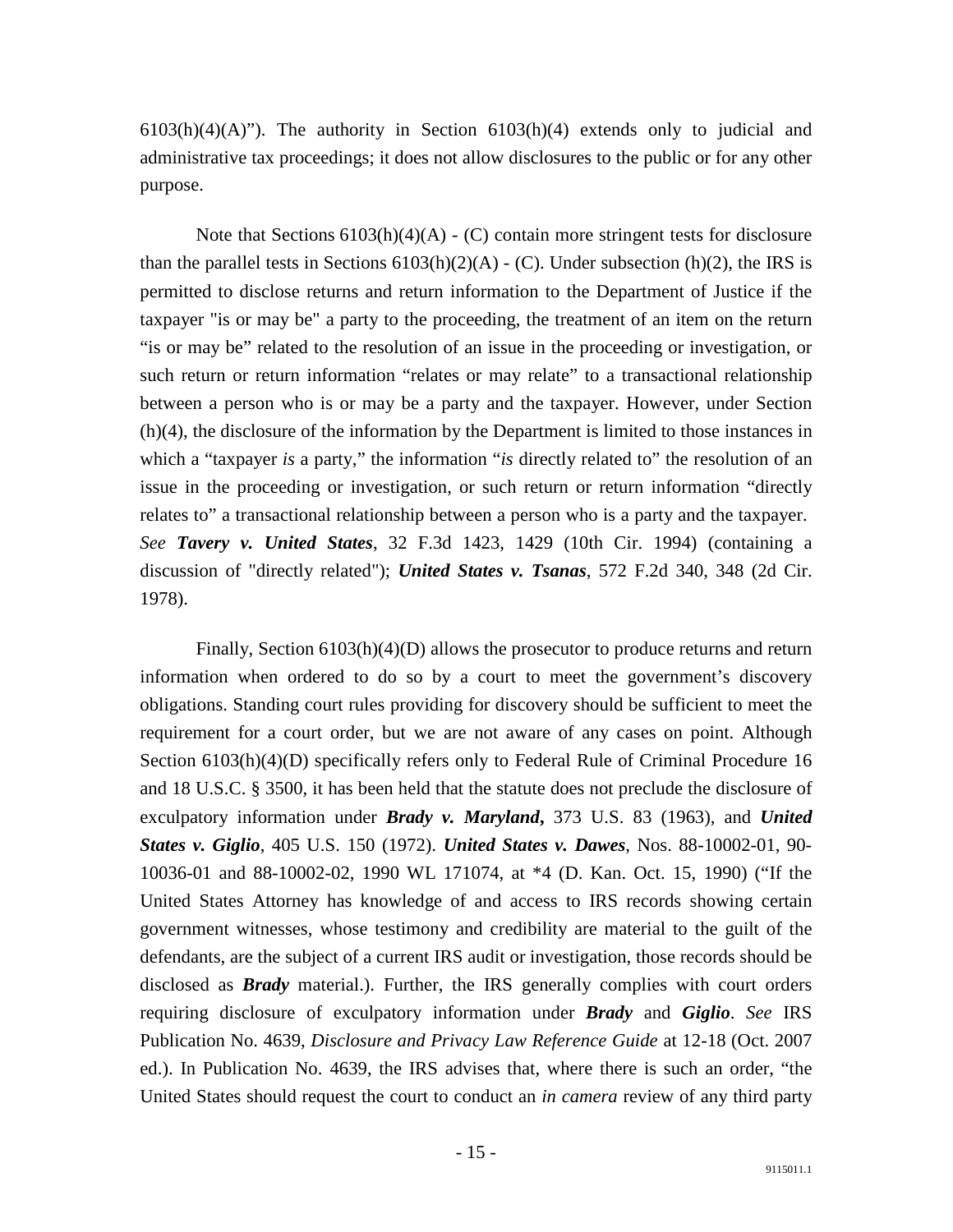return information located. If, after *in camera* review, the court rules that the Constitution requires information to be provided to the defendant, the United States should request a disclosure order that also imposes upon the parties conditions restricting the use of the information solely to the instant case, and preventing dissemination by any person in any manner outside the instant proceeding. For sample language of an appropriate protective order, *see United States v. Moriarty*, 1969 U.S. Dist. LEXIS 12657, at \*1 (E.D. Wis. Jan. 3, 1969)."

## <span id="page-17-0"></span>*42.05[4] Section 6103(i) - Disclosure to Federal Officers or Employees for Administration of Federal Laws Not Related to Tax Administration*

#### <span id="page-17-1"></span> *42.05[4][a] Generally*

 Section 6103(i) authorizes the disclosure of tax returns and return information to Department of Justice prosecutors for use in non-tax criminal investigations and prosecutions under certain conditions. The statute distinguishes between information obtained from the taxpayer or his representative and other return information. Section 6103(i) provides that a federal agency enforcing a non-tax federal criminal law must obtain an *ex parte* order in order to obtain a tax return or taxpayer return information. Other return information can be obtained through a written request by a specifically designated federal official.

## <span id="page-17-2"></span> *42.05[4][b] Disclosure Pursuant to Court Order: Tax Returns and Taxpayer Return Information*

 Section 6103(i)(1) provides that "*any* return or return information *. . .* shall, *pursuant to and upon the grant of* an *ex parte* order by a Federal district court judge or magistrate," be disclosed to officers and employees of any federal agency (not to the agency itself) for non-tax criminal investigation purposes. 26 U.S.C.  $\S$  6103(i)(1) (emphasis added). The purposes for which the return information may be used are limited to (1) preparation for any judicial or administrative proceeding pertaining to the enforcement of a specifically designated federal criminal statute (not involving tax administration) to which the United States or the federal agency is or may be a party; (2) any investigation which may result in such a proceeding; or (3) any federal grand jury proceeding pertaining to enforcement of a federal non-tax criminal statute.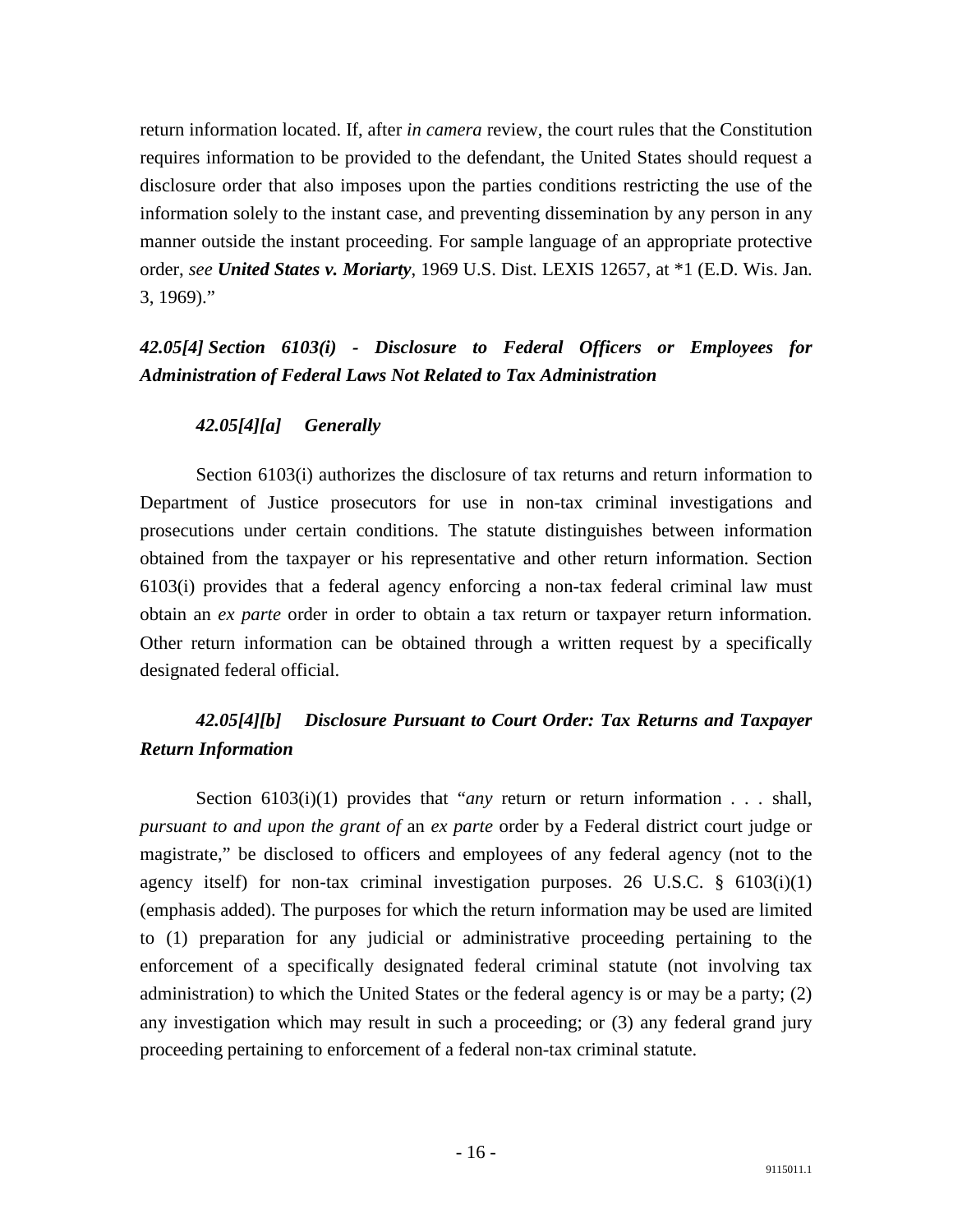### <span id="page-18-0"></span> *42.05[4][c] Application for the Order*

Section  $6103(i)(1)(B)$  specifies that only the Attorney General, the Deputy Attorney General, the Associate Attorney General, any Assistant Attorney General, any United States Attorney, any special prosecutor appointed under 28 U.S.C. § 593, or any attorney in charge of a criminal division organized crime strike force may authorize application for an order seeking disclosures of returns and return information in non-tax criminal cases. Acting officials may also authorize applications pursuant to Section 6103(i)(1). *See United States v. Bledsoe*, 674 F.2d 647, 669-70 (8th Cir. 1982). However, that authority may not be delegated.

 An application pursuant to Section 6103(i) must establish (1) reasonable cause to believe that a specific non-tax criminal violation has occurred, 2) reasonable cause to believe that the return or return information is or may be relevant to a matter relating to the commission of the crime, 3) that the return or return information will be used solely for the criminal investigation of the referenced crime, and 4) that such information cannot reasonably be obtained from another source. 26 U.S.C. § 6103(i)(1)(B)(i)-(iii); *see also In re Hampers*, 651 F.2d 19, 21 (1st Cir. 1981). A copy of a sample application and proposed order are attached.

 As noted above, Section 6103(i) also provides a mechanism for the release of return information that is not taxpayer return information. *See* 26 U.S.C. § 6103(i)(2).<sup>[5](#page-18-1)</sup> Under Section 6103(i)(2), non-taxpayer return information may be disclosed pursuant to a simple written request. The request must include (1) the name and address of the taxpayer to whom the requested information relates, (2) the taxable periods to which the return information relates, (3) the statutory authority under which the case or investigation is proceeding, and (4) the specific reason why disclosure is or may be relevant. 26 U.S.C. §  $6103(i)(2)(B)$ . Officials authorized to make the written request are the head of any federal agency or its Inspector General, and, in the case of the Department of Justice, the Attorney General, the Deputy Attorney General, the Associate Attorney General, any Assistant Attorney General, the Director of the Federal Bureau of

<span id="page-18-1"></span> $<sup>5</sup>$  As with respect to disclosure of tax returns and return information, the purposes for which the return</sup> information that is not taxpayer return information may be used are limited to (1) preparation for any judicial or administrative proceeding pertaining to the enforcement of a specifically designated federal criminal statute (not involving tax administration) to which the United States or the federal agency is or may be a party; (2) any investigation which may result in such a proceeding; or (3) any federal grand jury proceeding pertaining to enforcement of a federal non-tax criminal statute. 26 U.S.C. § 6103(i)(2)(A)(i)- (iii).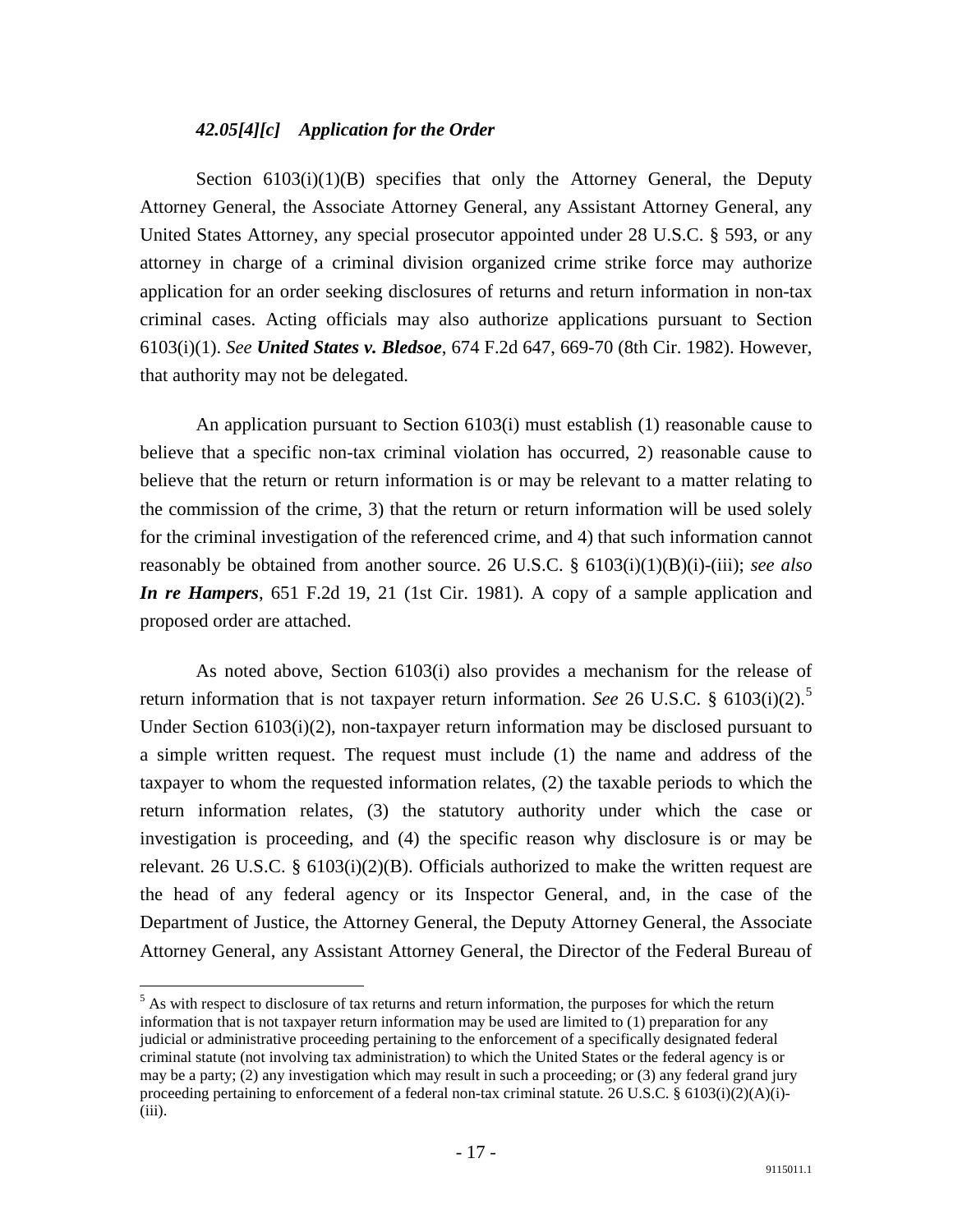Investigation, the Administrator of the Drug Enforcement Administration, any United States Attorney, any special prosecutor appointed under 28 U.S.C. § 593, and any attorney in charge of a criminal division-organized crime strike force. *See* 26 U.S.C. § 6103(i)(2)(A); *United States v. Chemical Bank*, 593 F.2d 451, 457 (2d Cir. 1979).

## <span id="page-19-0"></span> *42.05[4][d] Use or Further Disclosure of Returns and Return Information in Judicial Proceedings*

### <span id="page-19-1"></span> *42.05[4][d][i] Returns and Taxpayer Return Information*

 Under Section 6103(i)(4)(A), returns and taxpayer return information obtained by way of an *ex parte* court order pursuant to 26 U.S.C. 6103(i)(1) or 26 U.S.C.  $6103(i)(7)(C)^6$  $6103(i)(7)(C)^6$  may be disclosed in non-tax criminal cases or related civil forfeiture proceedings upon a finding by the court that the information is probative of an issue in the proceeding or upon issuance of an order requiring production of the information under the Jencks Act (18 U.S.C. § 3500) or Rule 16 of the Federal Rules of Criminal Procedure.

#### <span id="page-19-2"></span> *42.05[4][d][ii] Other Return Information Obtained by Letter*

Section  $6103(i)(4)(B)$  provides that return information other than taxpayer return information may be disclosed without an order in a non-tax criminal case or related civil forfeiture proceeding to which the United States or a federal agency is a party. Even if such other return information was obtained along with taxpayer return information under an  $(i)(1)$  order, the statute does not require any further order or other permission to use and disclose the non-taxpayer return information in the criminal trial or civil forfeiture proceeding.

#### <span id="page-19-3"></span> *42.05[4][d][iii] Withholding Return Information and Suppression*

 No return or return information shall be admitted into evidence under Section 6103(i)(4) if the Secretary of the Treasury determines, and notifies the Attorney General or his or her delegate or the head of the federal agency concerned, that such admission would reveal the identity of a confidential informant or would otherwise impair a tax

<span id="page-19-4"></span> $6$  Section 6103(i)(7)(C), which relates to disclosures pursuant to an *ex parte* court order of return information relating to terrorist activities, expired effective December 31, 2007, but legislation that would make the subsection permanent is currently pending in Congress. See paragrap[h 42.05\[5\],](http://www.justice.gov/tax/readingroom/2008ctm/CTM%20Chapter%2042.htm#s42.05[5]) *infra.*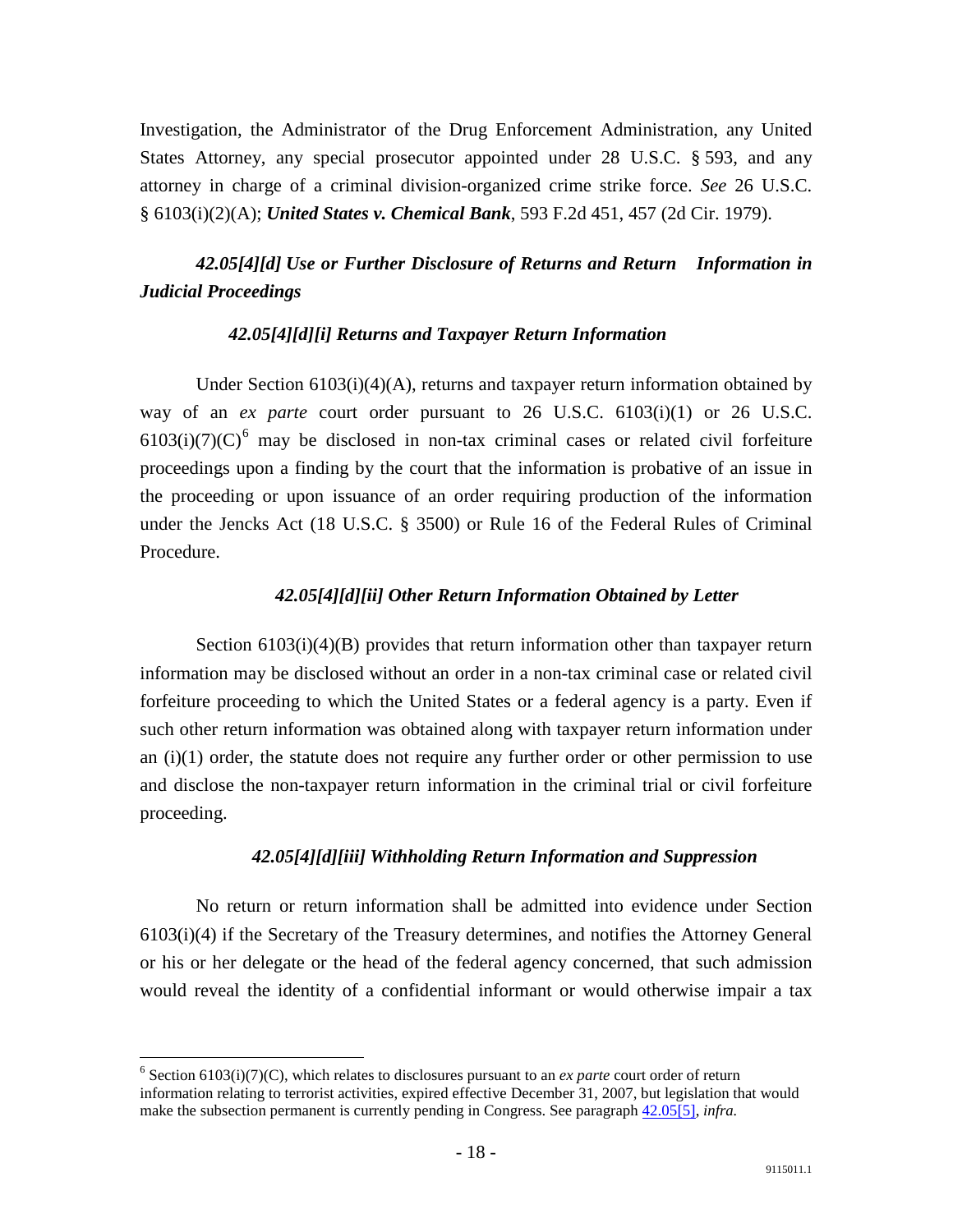investigation. *See* 26 U.S.C. § 6103(i)(4)(C). Any improper admission of evidence under the subsection is not, as such, reversible error. *See* 26 U.S.C. § 6103(i)(4)(E).

 Section 6103(i) does not permit the IRS to disclose return information for use in a civil case or a civil forfeiture case. *United States v. \$57,303 in U.S. Currency*, 737 F. Supp. 1041, 1042 (C.D. Ill. 1990). However, return information obtained by a prosecutor for use in a non-tax criminal investigation or prosecution may subsequently be used in a "related" civil forfeiture proceeding if the requirements of Section 6103(i)(4) are met (*i.e.*, the court must determine that the material is "probative" of an issue in the proceeding). *United States v. 3814 N.W. Thurman Street*, 1996 WL 453043 (D. Ore. 1996); *\$57,303 in U.S. Currency*, 737 F. Supp. at 1043.

 The imposition of the exclusionary rule is not warranted for a disclosure of return information that violates Section 6103. Congress has specifically provided civil (26 U.S.C. 7431) and criminal (26 U.S.C. 7213) penalties for violations of Section 6103 and, absent specific reference to an exclusionary rule, it is not appropriate for courts to read such a provision into the act. *See United States v. Orlando*, 281 F.3d 586, 595-95 (6th Cir. 2002) (criminal case); *Nowicki v. Commissioner*, 262 F.3d 1162, 1163-64 (11th Cir. 2001) (civil case); *United States v. Thompson*, 936 F.2d 1249, 1250-51 (11th Cir. 1991) (in criminal case, government's failure to comply with a statute does not warrant application of exclusionary rule).

#### <span id="page-20-0"></span> *42.05[4][d][iv] Disclosure of Return Information For Other Purposes*

 Return information may be disclosed, upon application of a specified person for an *ex parte* court order, for the purpose of locating a fugitive charged with a federal felony. *See* 26 U.S.C. § 6103(i)(5). Only persons named in section 6103(i)(1) may make an application for disclosure to locate a fugitive. However, return information is not to be disclosed if it will result in the identification of a confidential informant or will otherwise seriously impair a tax investigation. *See* Section 6103(i)(6).

Under Section  $6103(i)(3)(A)$ , return information that is evidence of a possible violation of any federal law not involving tax administration may be disclosed to the extent necessary to make the appropriate federal agency aware of the potential violation. *In re Grand Jury Investigation*, 688 F.2d 1068, 1071 (6th Cir. 1982). In addition, under Section 6103(i)(3)(B), disclosure of return information (other than taxpayer return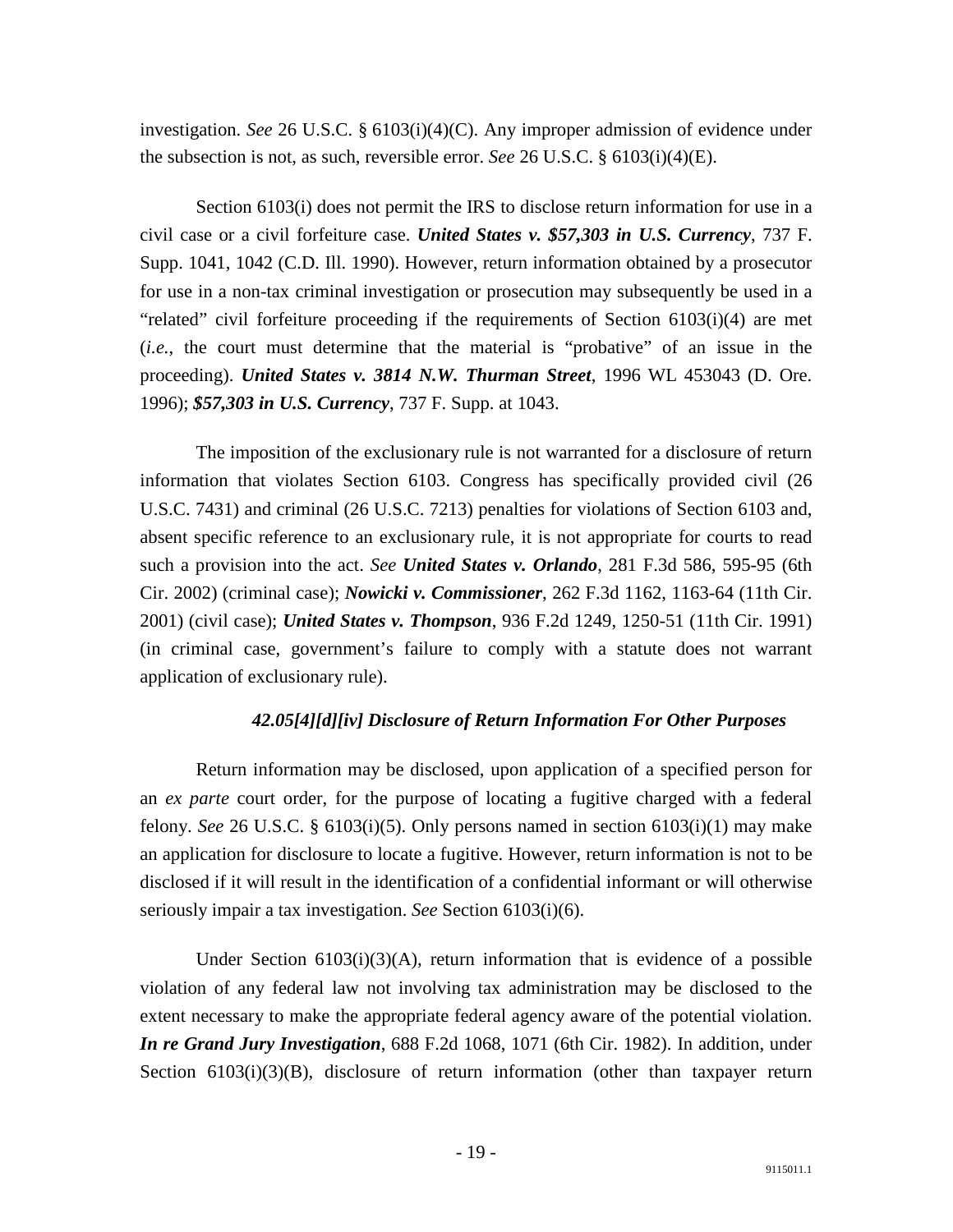information) is authorized in emergency situations, such as those involving a risk of death or physical injury, or flight from federal prosecution.

#### <span id="page-21-0"></span>*42.05[5] Disclosure of Return Information Relating to Terrorist Activities*

 The Victims of Terrorism Tax Relief Act of 2001, Pub. L. No. 107-134, amended Section 6103 to provide for disclosure of return information for responding to or investigating terrorist incidents, threats, or activities, and for analyzing intelligence concerning terrorist incidents, threats, or activities. *See* 26 U.S.C. §§ 6103(i)(3)(C) & 6103(i)(7). The authority under these provisions terminated, however, on December 31, 2007. 26 U.S.C. §§  $6103(i)(3)(C)(iv)$  &  $6103(i)(7)(E)$ . Legislation that would eliminate the sunset provisions is currently pending in Congress. *See* H.R. 6049, 110th Cong. (2d Sess.) § 251 (2008); S. 3125, 110th Cong. (2d Sess.) § 251 (2008). Unless and until legislation eliminating the sunset provisions is enacted, disclosure of return information relating to terrorist activities is not permitted, unless such disclosure falls under one of the other provisions of 26 U.S.C. § 6103.

Section  $6103(i)(3)(C)$  permitted the Secretary of the Treasury to disclose, in writing, return information (other than taxpayer return information) that might be related to a terrorist incident, threat, or activity to the extent necessary to apprise the head of the appropriate federal law enforcement agency responsible for investigating or responding to that terrorist incident, threat, or activity. In turn, the head of the agency was allowed to disclose such return information to agency officers and employees to the extent necessary to investigate or respond to the terrorist incident, threat, or activity. 26 U.S.C. §  $6103(i)(3)(C)(i)$ . Information also was permitted to be provided under this provision to the Attorney General to the extent necessary for, and solely for use in preparing, an application under 26 U.S.C. § 6103(i)(7)(D), for an *ex parte* disclosure order. 26 U.S.C. §  $6103(i)(3)(C)(ii)$ . However, return information was not to be disclosed if it would result in the identification of a confidential informant, or would otherwise seriously impair a tax investigation. *See* Section 6103(i)(6).

Section  $6103(i)(7)$  provided for disclosure of return information (other than taxpayer return information) relating to terrorist activities upon written request to the Secretary of the Treasury by certain officers and employees of a federal law enforcement agency or federal intelligence agency. The officers and employees to whom disclosure was made were required to be personally and directly engaged in an investigation of,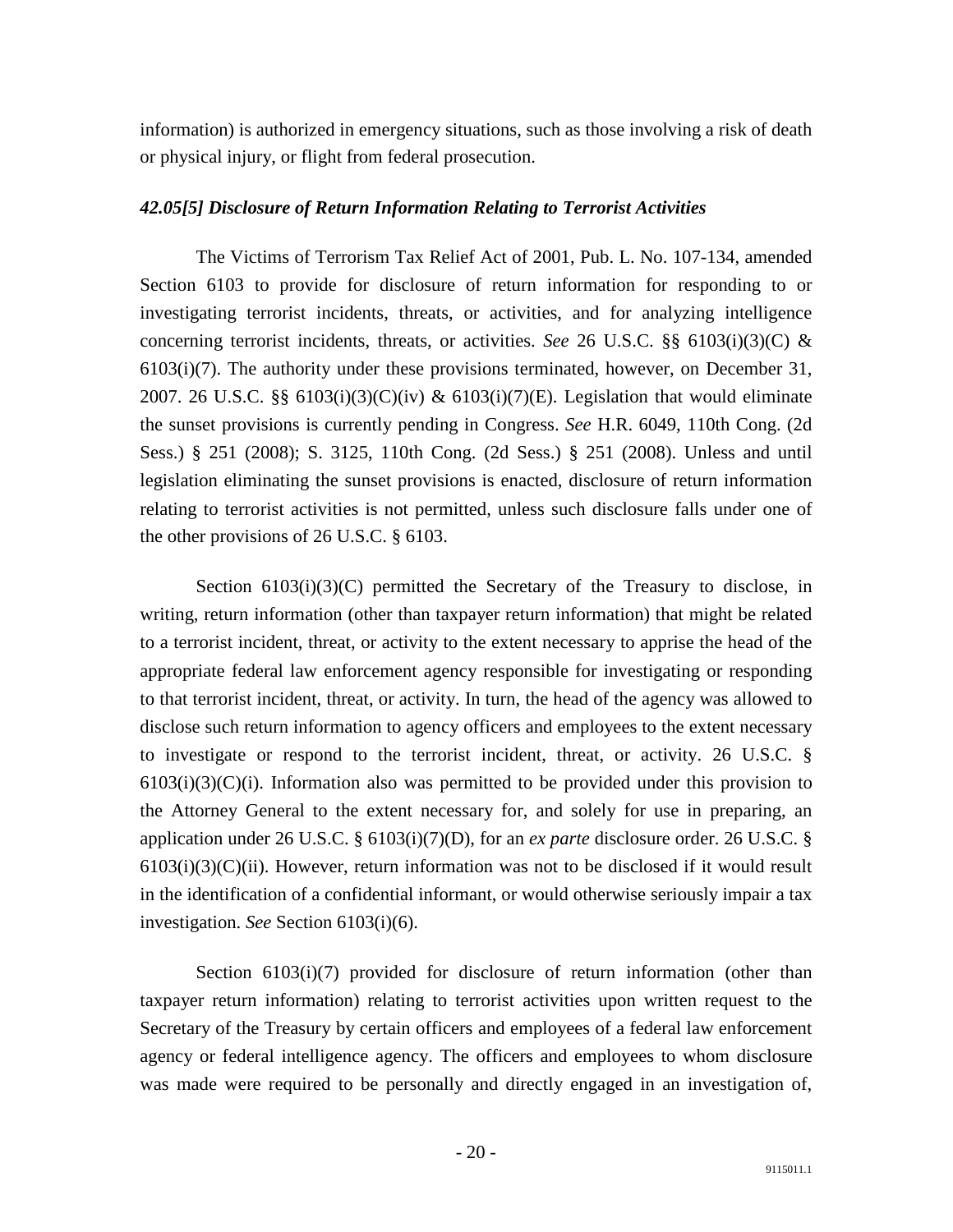response to, or analysis of intelligence and counterintelligence information concerning any terrorist incident, threat, or activity. These officers and employees were permitted to use this information solely in the investigation, response, or analysis, and in any judicial, administrative, or grand jury proceeding, pertaining to any such terrorist incident, threat, or activity. 26 U.S.C. §  $6103(i)(7)(A)$  - (B). However, return information was not to be disclosed if it would result in the identification of a confidential informant or would otherwise seriously impair a tax investigation. *See* 26 U.S.C. § 6103(i)(6).

 A request by a federal law enforcement agency had to be made by the head of the federal law enforcement agency (or delegate) involved in the response to or investigation of any terrorist incident, threat, or activity. The request was required to set forth the specific reason(s) why the requested disclosure might have been relevant to a terrorist incident, threat, or activity. 26 U.S.C.  $\S$  6103(i)(7)(A)(iii).

 For a disclosure to an intelligence agency, the request was required to be made by a Presidentially appointed and Senate-confirmed officer or employee of the Department of Justice or the Department of the Treasury, or by the Director of the United States Secret Service. In addition, this official had to be responsible for the collection and analysis of intelligence and counterintelligence information concerning any terrorist incident, threat or activity. The request was required to set forth the specific reason(s) why the disclosure sought might have been relevant to a terrorist incident, threat, or activity. 26 U.S.C. § 6103(i)(7)(B)(ii)-(iii).

Section  $6103(i)(7)(C)$  also provided for disclosure of returns or return information relating to a terrorist incident, threat or activity, pursuant to an *ex parte* order. The Attorney General, the Deputy Attorney General, the Associate Attorney General, any Assistant Attorney General, or any United States Attorney was permitted to authorize an application to a Federal district court judge or magistrate for an order under this Section. A Federal district court judge or magistrate judge was permitted to grant an *ex parte*  order if, based on the facts submitted, he or she determined (1) that there was reasonable cause to believe, based upon information believed to be reliable, that the return or return information might have been relevant to a matter relating to the terrorist incident, threat, or activity; and (2) that the return or return information was sought exclusively for use in a federal investigation, analysis, or proceeding concerning any terrorist incident, threat, or activity. 26 U.S.C.  $\S$  6103(i)(7)(C)(ii).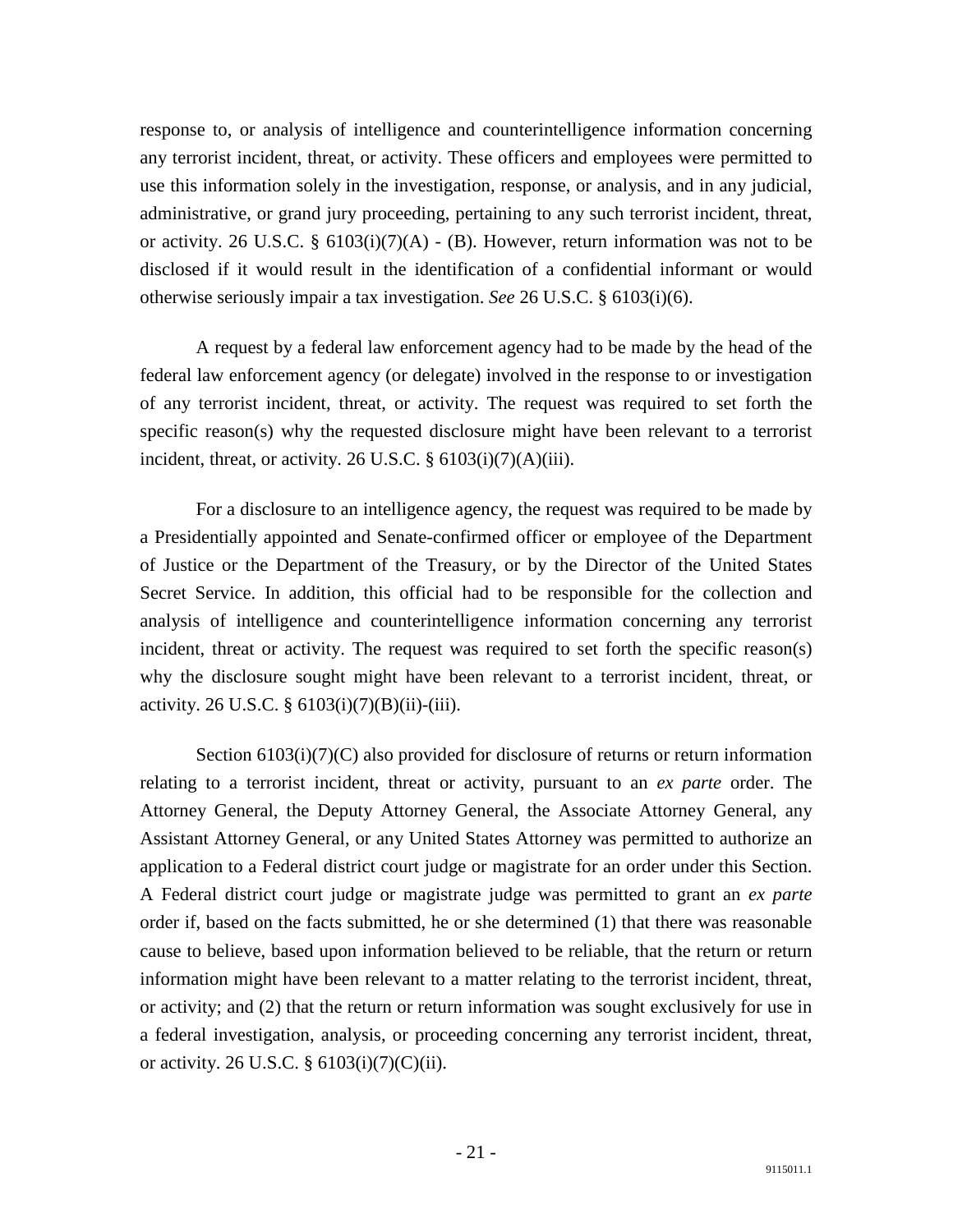This information was permitted to be disclosed (but only to the extent necessary as provided in the order) to officers and employees of the appropriate federal law enforcement or intelligence agency responsible for investigating or responding to a terrorist incident, threat, or activity to respond to such terrorist incident, threat, or activity. Use of the information was limited to the federal investigation or analysis concerning the terrorist incident, threat, or activity. 26 U.S.C.  $\S$  6103(i)(7)(C)(i).

 Finally, Section 6103(i)(7)(D) provided a special rule for *ex parte* disclosures by the IRS. In those instances, the Secretary of the Treasury was permitted to authorize an application to a federal district court judge or magistrate for an *ex parte* order under 26 U.S.C. § 6103(i)(7)(C)(i) to disclose information to the extent necessary to apprise the head of the appropriate federal law enforcement agency responsible for investigating or responding to a terrorist incident, threat, or activity and solely for use in a federal investigation, analysis or proceeding concerning any terrorist incident, threat, or activity.

#### *42.06 REMEDIES FOR VIOLATIONS OF § 6103*

#### <span id="page-23-1"></span><span id="page-23-0"></span>*42.06[1] Criminal Sanctions*

 Section 7213 of the Internal Revenue Code provides for criminal penalties for willful violations of Section 6103, and Section 7213A provides for criminal penalties for willfully inspecting any return or return information, except as authorized by the Code.

 Section 7213 provides that a willful violation of the non-disclosure provisions of section 6103 is a felony, punishable with up to five years in jail, or a fine, or both. *See United States v. Richey*, 924 F.2d 85[7](#page-23-2) (9th Cir. 1991).<sup>7</sup> In the case of federal employees and officers, Section 7213 also mandates dismissal or discharge upon conviction. The statute of limitations for prosecutions brought under the Section is three years. *See* 26 U.S.C. § 6531.

 Section 7213A is a misdemeanor offense and governs the unauthorized examination of return information, without regard for whether the "examiner" discloses the information to others. To secure a conviction under Section 7213A, the government must establish that (1) an officer or employee of the United States, any person described in Section 6103(n) of the Code, or any state or other employee described in Section

<span id="page-23-2"></span><sup>&</sup>lt;sup>7</sup> Under the penalty provisions of 18 U.S.C. § 3571, the fine may be as high as \$250,000.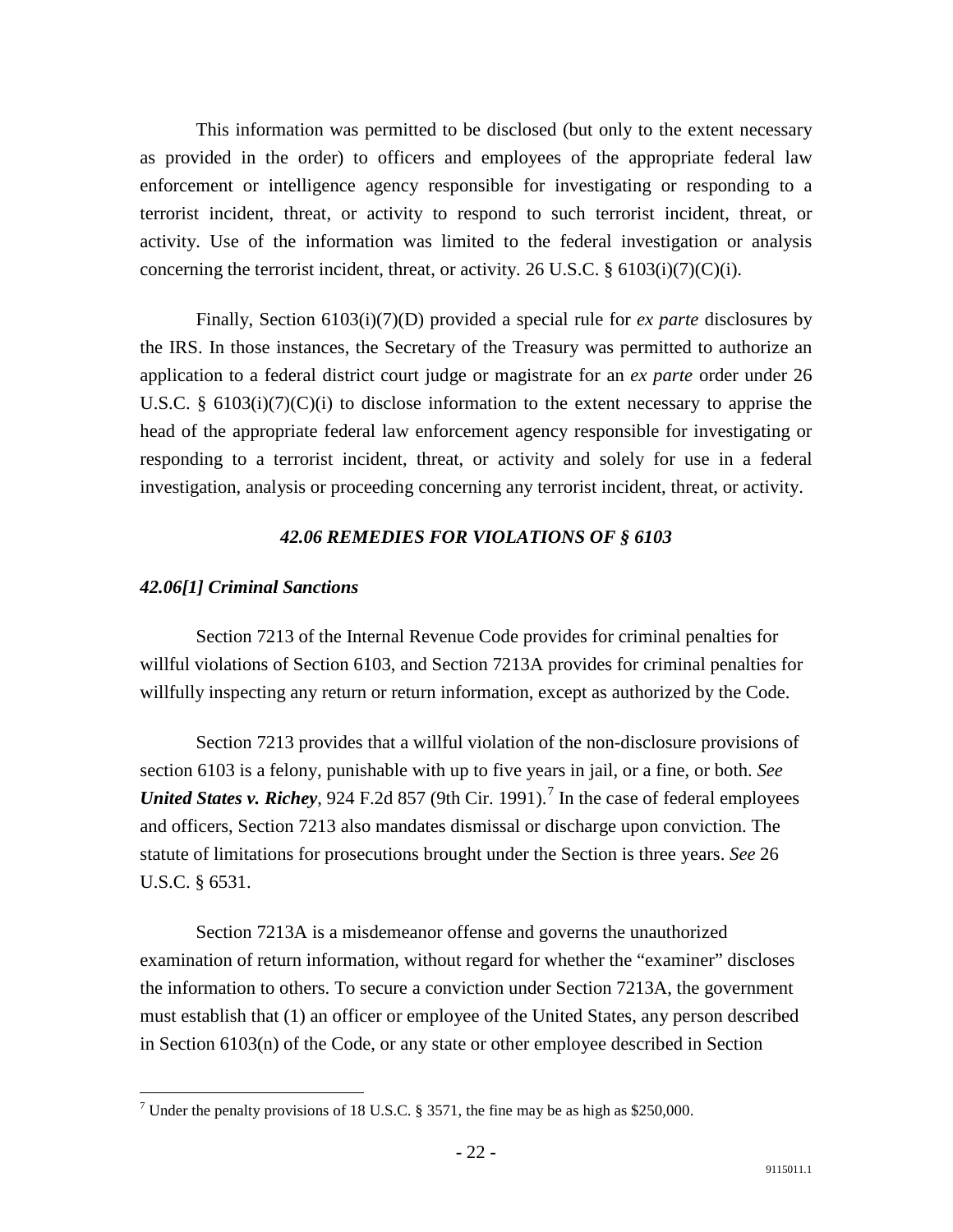$7213A(a)(2)$  of the Internal Revenue Code (2) willfully inspected (3) any return or return information (4) in a manner not authorized by the Code. A violation of Section 7213A is punishable by a fine of up to \$100,000 (pursuant to 18 U.S.C. § 3571), imprisonment of up to one year, and, if the offender is a federal employee, mandatory discharge from employment.

 The unauthorized examination of computerized taxpayer information may also be prosecuted under 18 U.S.C.  $\S$  1030(a)(2)(B), which provides that any person who intentionally accesses a computer "without authorization or exceeds authorized access, and thereby obtains . . . information from any department or agency of the United States" may be imprisoned for a year, or fined, or both.

### <span id="page-24-0"></span>*42.06[2] Civil Remedies*

 Section 7431 of the Internal Revenue Code provides for a civil remedy against the United States for a taxpayer who has been injured by the unlawful disclosure or inspection of his or her tax information by an employee of the United States. Suit may be brought only against the United States; the individual employee who made the improper disclosure or inspection is neither personally liable nor a proper party to the suit. *Diamond v. United States*, 944 F.2d 431, 435 (8th Cir. 1991). The United States is not civilly liable for unauthorized disclosures or inspections made by former employees. *See* 26 U.S.C. § 7431(a)(1) (referring only to conduct by "any officer or employee of the United States"). A two-year statute of limitations, which begins to run at the time the taxpayer discovers the disclosure or inspection, applies to actions brought under Section 7431. 26 U.S.C. § 7431(d).

 In order to make a case for recovery under section 7431, a taxpayer must show (1) that an unauthorized examination or disclosure of return information was made, (2) that the examination or disclosure was knowing or was the result of negligence, and (3) that the examination or disclosure violated 26 U.S.C. § 6103. *See* 26 U.S.C. § 7431(a). No liability shall attach, however, if the United States shows either that the disclosure or inspection resulted from a good faith, but erroneous, interpretation of Section 6103, or that the disclosure or inspection was requested by the taxpayer. 26 U.S.C. § 7431(b); *see, e.g.*, *Barrett v. United States*, 51 F.3d 475, 479 (5th Cir. 1995) (disclosure of taxpayer information not in good faith when IRS employee did not review Section 6103 and did not secure approval of supervisor before circulating taxpayer's return information).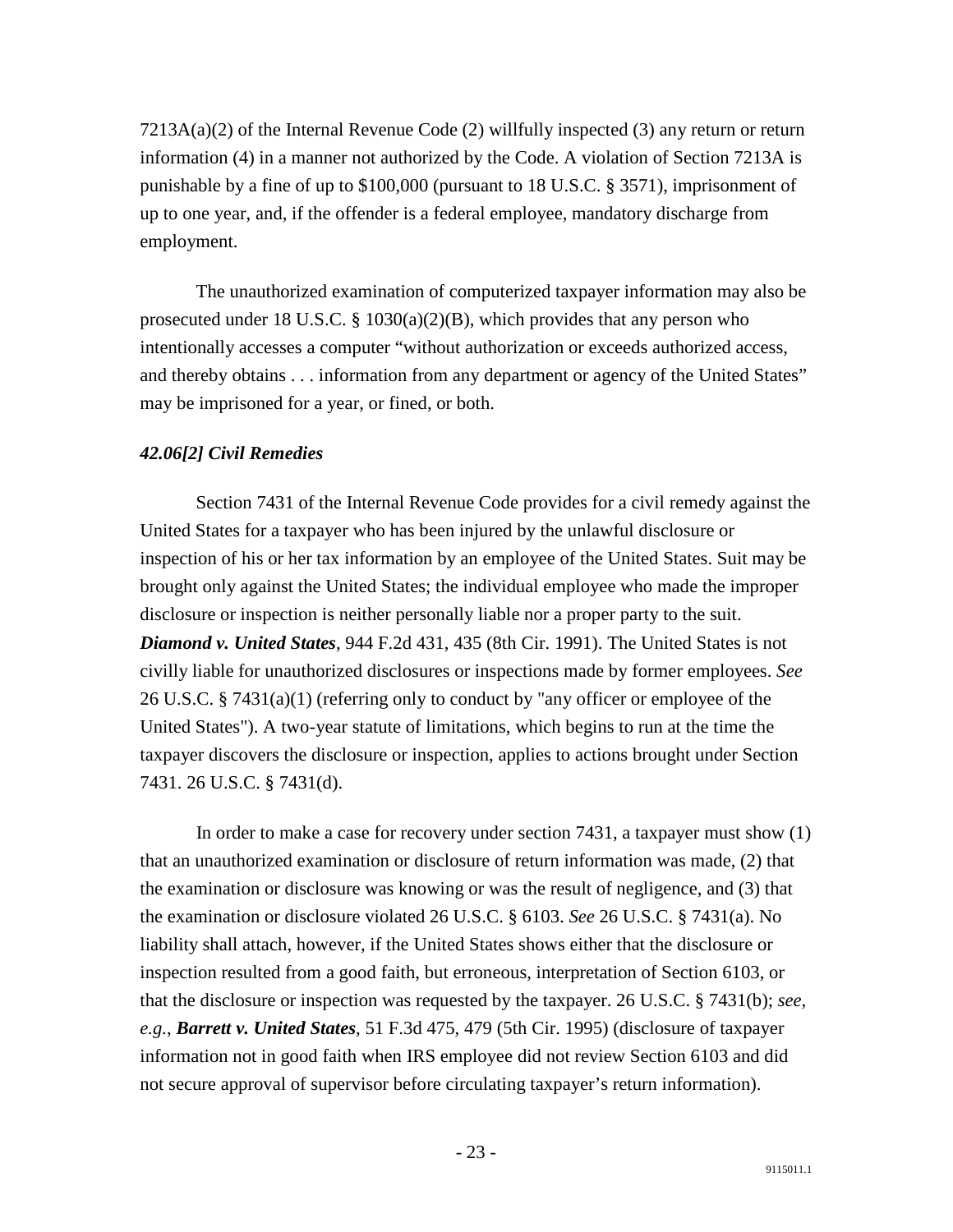If successful, the aggrieved taxpayer may recover the greater of actual damages or \$1,000 per improper disclosure, plus court costs. *See* 26 U.S.C. § 7431(c)(1). There is a split of circuit authority as to whether a single act of disclosure to multiple people counts as multiple acts of disclosure. *Compare Siddiqui v. United States*, 359 F.3d 1200, 1202- 03 (9th Cir. 2004) (holding that agent's disclosure to 100 people in one room at one time constituted single act of disclosure), *Miller v. United States*, 66 F.3d 220, 223-24 (9th Cir. 1995) (disclosure to newspaper reporter deemed single act of disclosure, even though reporter disseminated information to wider audience), *and Rorex v. Traynor*, 771 F.2d 383, 387 (8th Cir. 1985) (liquidated damages of \$1000 awarded for a single act of unauthorized disclosure which included numerous improperly disclosed items); *with Snider v. United States*, 468 F.3d 500, 508-09 (8th Cir. 2006) (rejecting government's arguments that a disclosure to more than one person at a time amounts to one act of disclosure and that a disclosure of more than one piece of return information in a single interview constitutes a single act of disclosure), *action on dec. (nonacq.)*, 2007-03 (Jul. 23, 2007), *and Mallas v. United States*, 993 F.2d 1111, 1124-25 (4th Cir. 1993) (holding that single mailing of information to two addressees counted as two acts of disclosure).

 In a case in which the unauthorized disclosure or inspection was willful or was the result of gross negligence and the taxpayer presents proof of actual damages, the taxpayer may also recover punitive damages. *See* 26 U.S.C. § 7431(c)(1)(B)(ii); *Siddiqui*, 359 F.3d at 1204.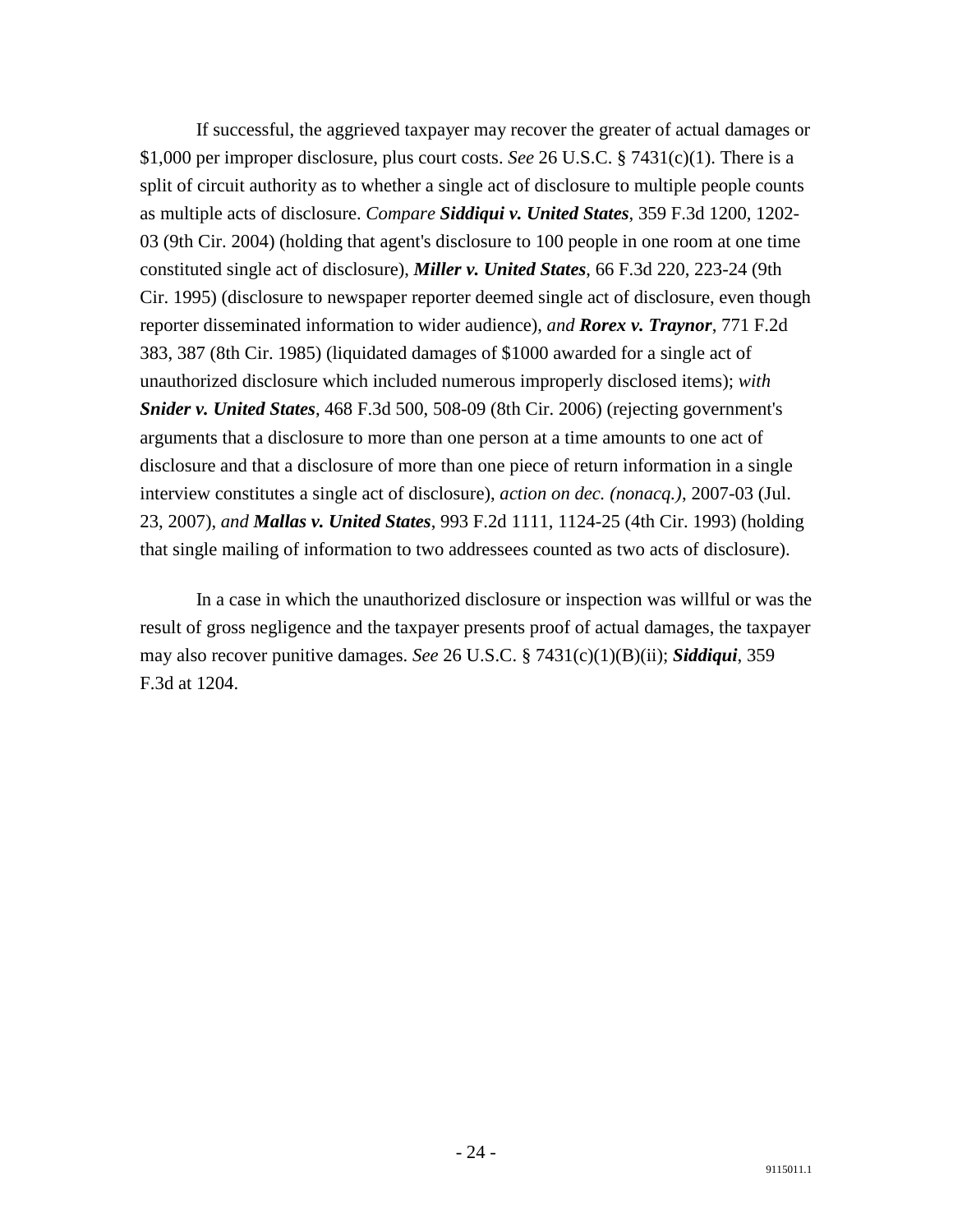### **APPENDIX**

### <span id="page-26-1"></span><span id="page-26-0"></span>*Sample Application For Section 6103(i)(1) Order*

### IN THE UNITED STATES DISTRICT COURT

FOR THE \_\_\_\_\_\_\_\_\_\_\_\_\_\_ DISTRICT OF \_\_\_\_\_\_\_\_\_\_\_\_\_

| IN RE:                    | No.                             |
|---------------------------|---------------------------------|
| Investigation of ________ |                                 |
|                           |                                 |
|                           | <b>APPLICATION FOR EX PARTE</b> |
|                           | ORDER FOR DISCLOSURE OF         |
|                           | <b>RETURNS AND RETURN</b>       |
|                           | <b>INFORMATION</b>              |

 The UNITED STATES OF AMERICA, through its attorney, **\_\_\_\_\_\_\_\_\_\_\_\_\_\_\_\_\_\_\_\_**, United States Attorney, **[or \_\_\_\_\_\_\_\_\_\_\_\_\_\_\_, Assistant**  United States Attorney,  $\int_0^8$  $\int_0^8$  ] hereby makes application to the Court for an Ex Parte Order directing the Internal Revenue Service (IRS) to disclose to applicant (and others hereinafter named) all returns and return information relating to the following:

#### **[Set forth the following as to each person or entity]**

Name:

Address:

Social Security No. or

<span id="page-26-2"></span> <sup>8</sup> The U.S. Attorney's authority to authorize an application for an order under section 6103(i) may *not* be delegated. The U.S. Attorney either must *personally* sign the section 6103(i) application or authorize the application.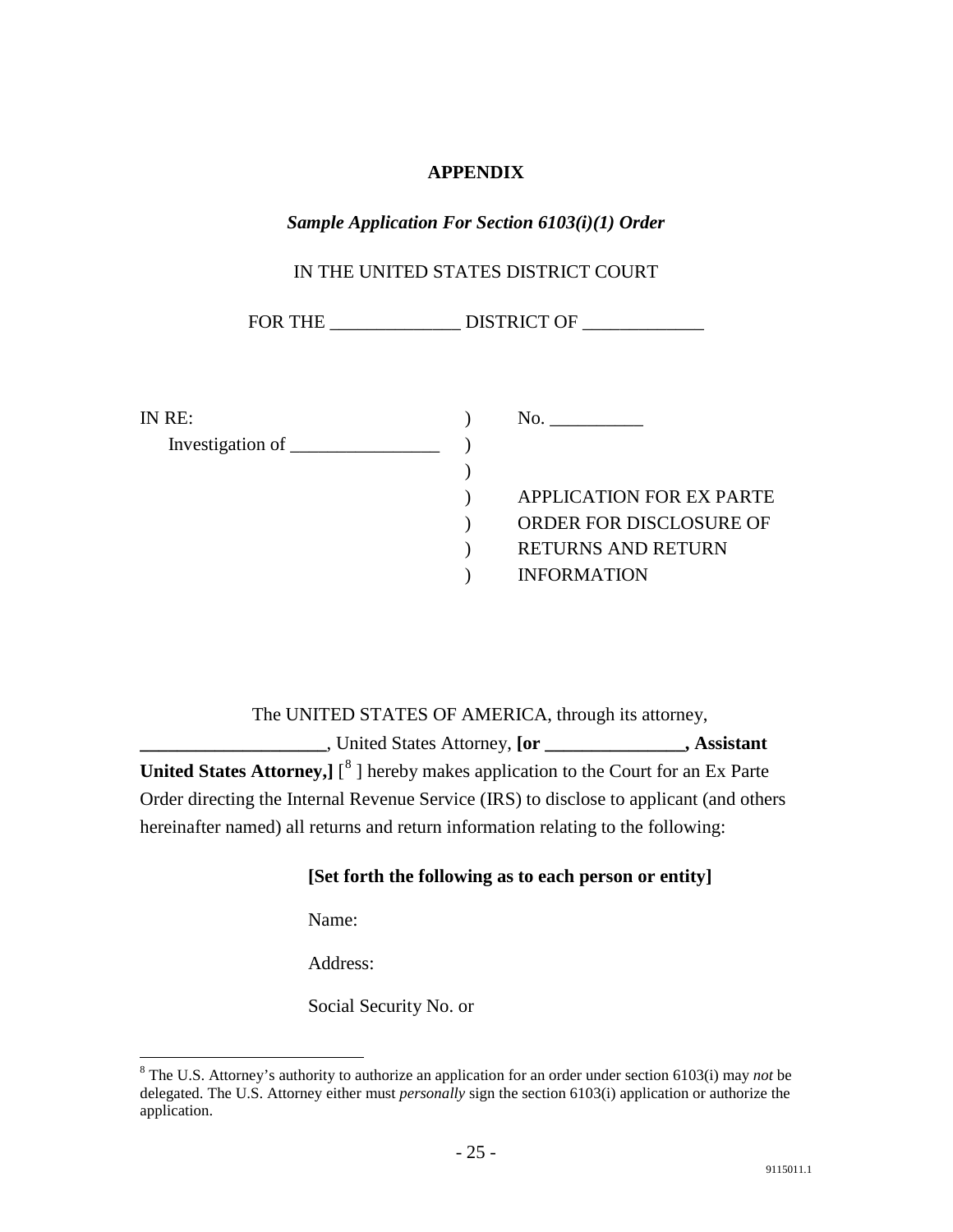Employer Identification No.:

Taxable Period(s):

In support of this application, the applicant alleges and states as follows:

 1. There is reasonable cause to believe, based upon information believed to be reliable, that violations of a specific criminal act or acts have been committed, to wit, violations of Title \_\_, United States Code, Section \_\_\_\_\_\_ **[cite statute and describe offense, e.g., "Section 1344 (bank fraud")]**. This reasonable cause is based upon information supplied to the United States Attorney's Office by the **[agency]**, which applicant believes to be reliable, **[and/or information developed pursuant to a Grand Jury investigation,** which is summarized as follows:

# **[state facts sufficient to allow court to find reasonable cause to believe that statute has been violated and, where necessary, the basis for believing that the information is reliable.]**

 2. There is reasonable cause to believe that the above-described returns and return information are or may be relevant to a matter relating to the possible violations of said criminal statutes. **[State the connection between the material requested to be disclosed and the matter in issue related to the commission of the crime and facts sufficient for the court to find that such connection exists.]**

 3. The returns and return information are sought exclusively for use in a Federal criminal investigation or proceeding concerning the possible violations of the criminal statutes described above, **[including a Grand Jury investigation now pending [or which is anticipated to commence] in this District.]**

 4. The returns and return information cannot reasonably be obtained under the circumstances from any other source.

 5. Applicant is the United States Attorney **[or an Assistant United States**  Attorney] for the <u>District of and is personally and directly engaged in</u> the investigation and prosecution of matters related to the enforcement of the abovementioned violations of Title \_\_ **[cite title]** of the United States Code, to which the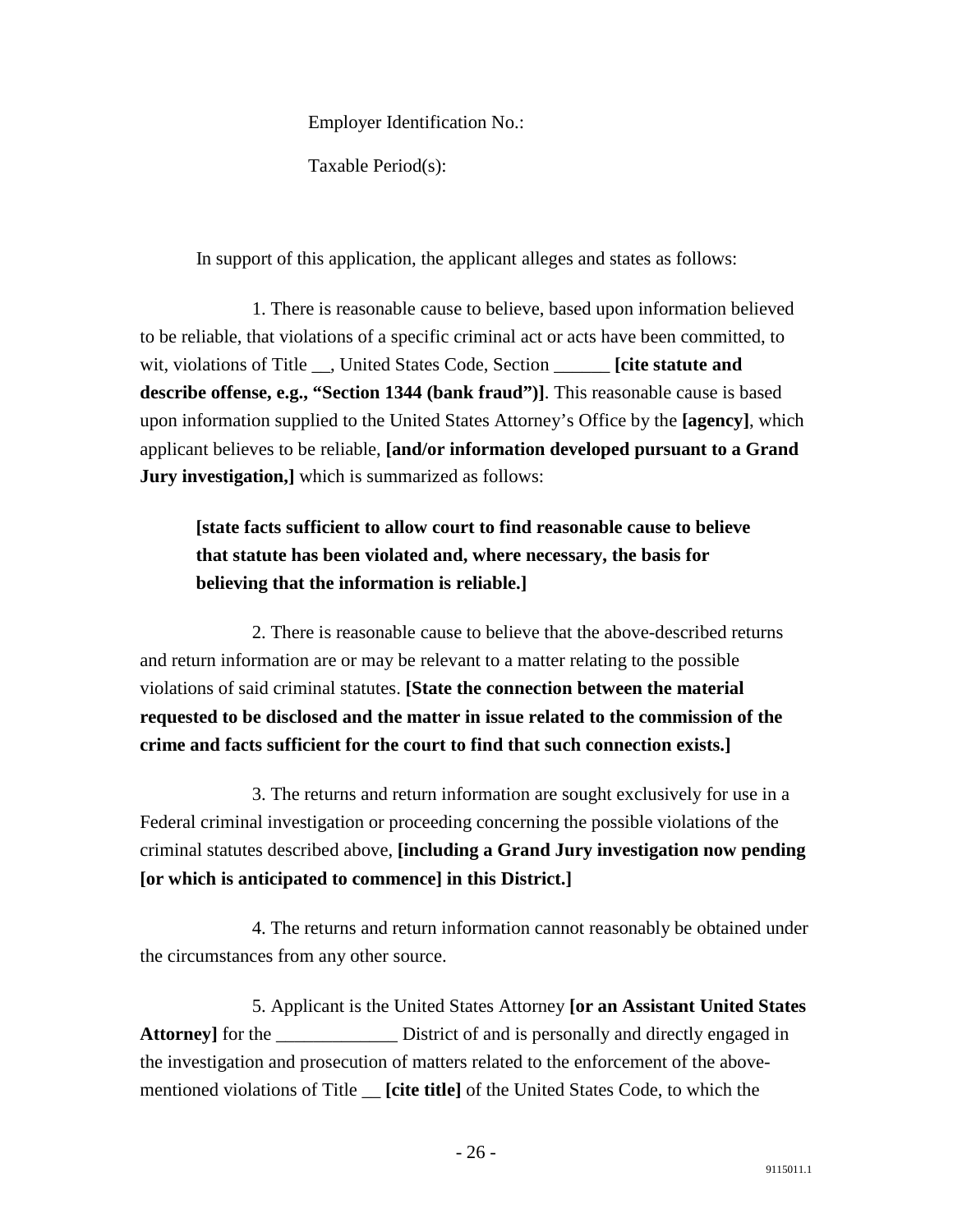United States is or may be a party. The information sought herein is solely for use for that purpose. No disclosure will be made to any other person except in accordance with the provisions of 26 U.S.C. § 6103 and 26 C.F.R. § 301.6103(i)-1.

 6. In addition to applicant, the following individuals are personally and directly engaged in the investigation of the above-mentioned violations, and applicant therefore requests that disclosure be permitted to the following:

## **[State names and titles of the agents and any other AUSAs involved in the investigation.]**

**NOTE: State and local police and other non-Federal agents who may be working on the investigation or task force may** *not* **be given access to returns and return information, unless they have been deputized as Deputy United States Marshals and are supervised by a Federal employee.]**

 7. Applicant further states that the subject of this Application is the subject of a pending investigation in this District, publication of the Application and Order would compromise that investigation, and the failure to seal the Application and Order would result in the public disclosure of confidential information relating to the identified taxpayer and entities related to him.

 WHEREFORE, the Applicant respectfully requests this Court to enter an Order under seal granting disclosure by the Internal Revenue Service of the returns and return information specified in this Application, and further ordering that this Application be filed and maintained under seal.

Respectfully submitted,

 United States Attorney **[Assistant United States Attorney]**

**[As noted, the United States Attorney must** *personally* **sign the section 6103(i) application or authorize the application for the (i) order. Some districts follow the practice of having an Assistant United States Attorney apply for the order and having the United States Attorney sign an authorization for the application. A**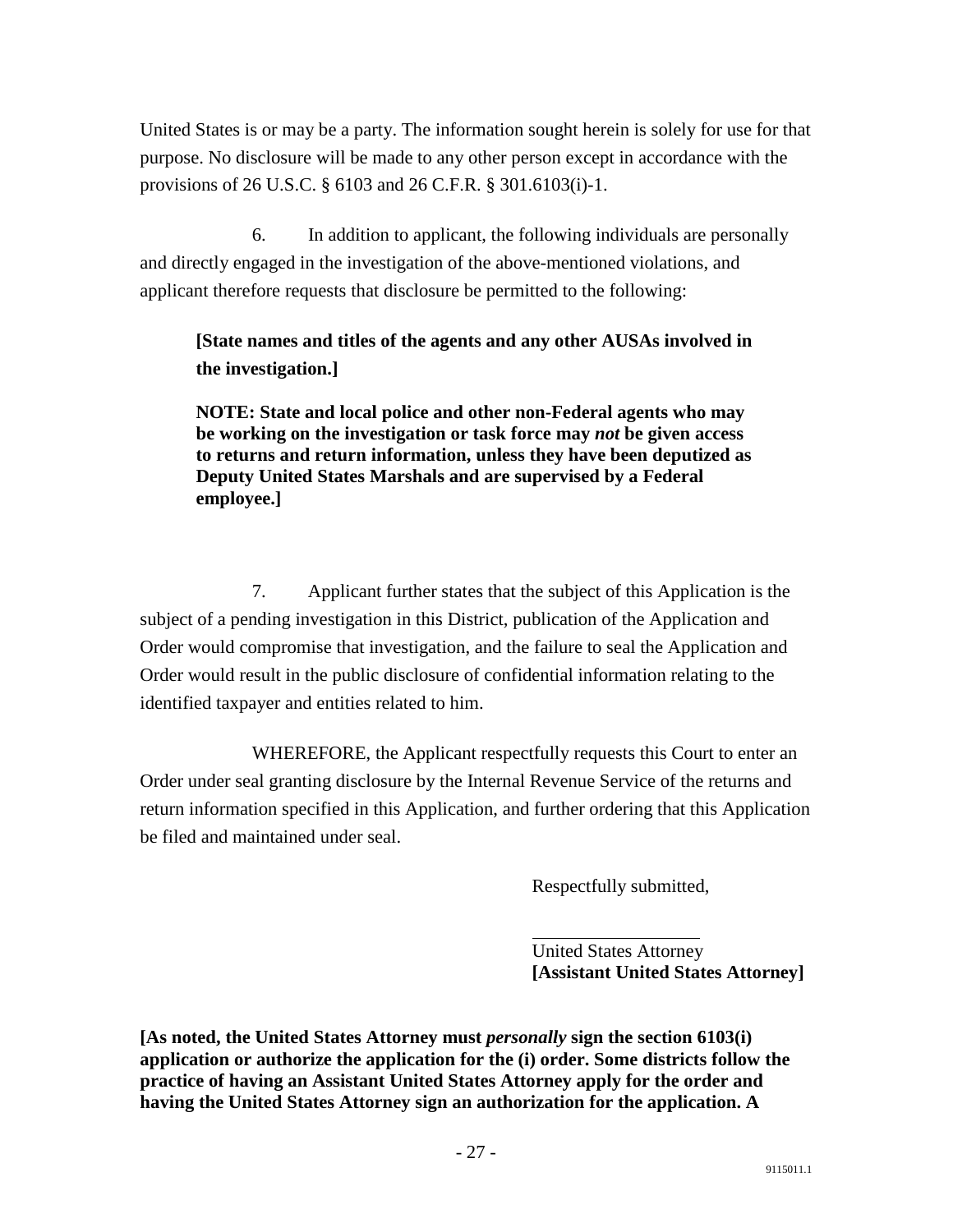**sample of such an authorization appears below. The Tax Division recommends that this practice be followed where an Assistant United States Attorney applies for the (i) order.]**

### AUTHORIZATION FOR EX PARTE APPLICATION

The undersigned, being the United States Attorney for the \_\_\_\_\_\_\_\_\_\_\_\_\_\_\_\_\_\_\_\_\_\_ District of \_\_\_\_\_\_\_\_\_\_, pursuant to Title 26, United States Code, Section 6103(i)(1), hereby authorizes the foregoing Application for Ex Parte Order for Disclosure of Tax Returns and Return Information.

Dated:

United States Attorney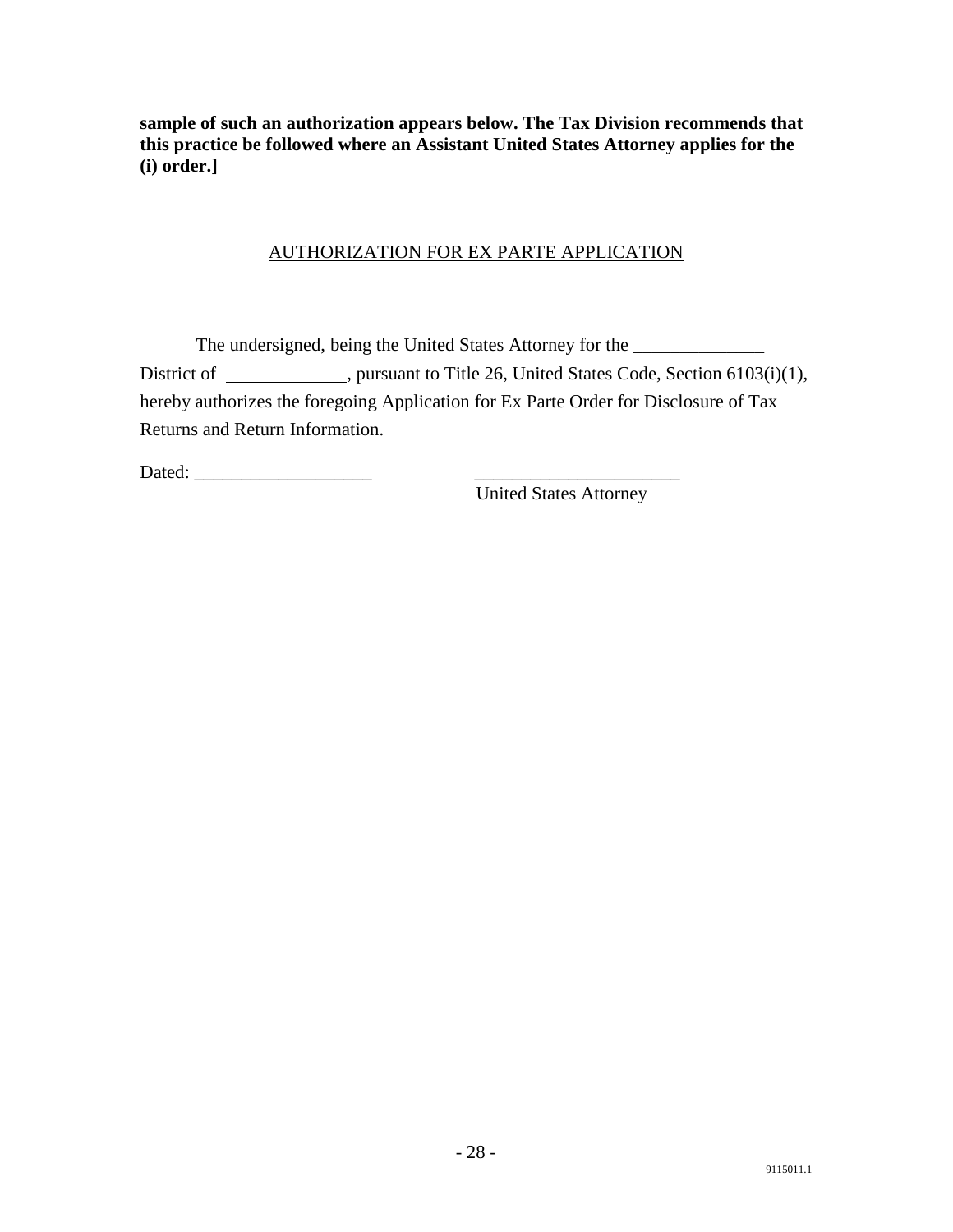### <span id="page-30-0"></span>*Sample 6103(i)(1) Order*

### IN THE UNITED STATES DISTRICT COURT FOR THE \_\_\_\_\_\_\_\_\_\_ DISTRICT OF \_\_\_\_\_\_\_\_\_\_\_\_\_

| IN RE: | Case No.                  |
|--------|---------------------------|
|        |                           |
|        |                           |
|        | <b>ORDER (UNDER SEAL)</b> |

 The Court having received and considered the Application of the United States for an Ex Parte Order, pursuant to Title 26, United States Code, Section 6103(i), directing the Internal Revenue Service to disclose certain returns and return information in connection with the above-referenced investigation, and good cause appearing, the Court FINDS:

 1. There is reasonable cause to believe, based upon information believed to be reliable, that a specific criminal act or acts have been committed, namely, **[cite statutes violated]**.

 2. There is reasonable cause to believe that the return and return information are or may be relevant to a matter relating to the commission of such act or acts.

 3. The returns and return information are sought exclusively for use in a federal criminal investigation and proceeding concerning such act or acts, and the information sought to be disclosed cannot reasonably be obtained, under the circumstances, from another source.

 4. Applicant, United States Attorney \_\_\_\_\_\_\_\_\_\_\_\_\_\_\_\_\_\_ **[or Assistant United States Attorney \_\_\_\_\_\_\_\_\_\_\_\_\_\_\_ ]** and **[any other AUSAs and agents]** are employees of the United States Department of Justice **[and, in the case of deputized**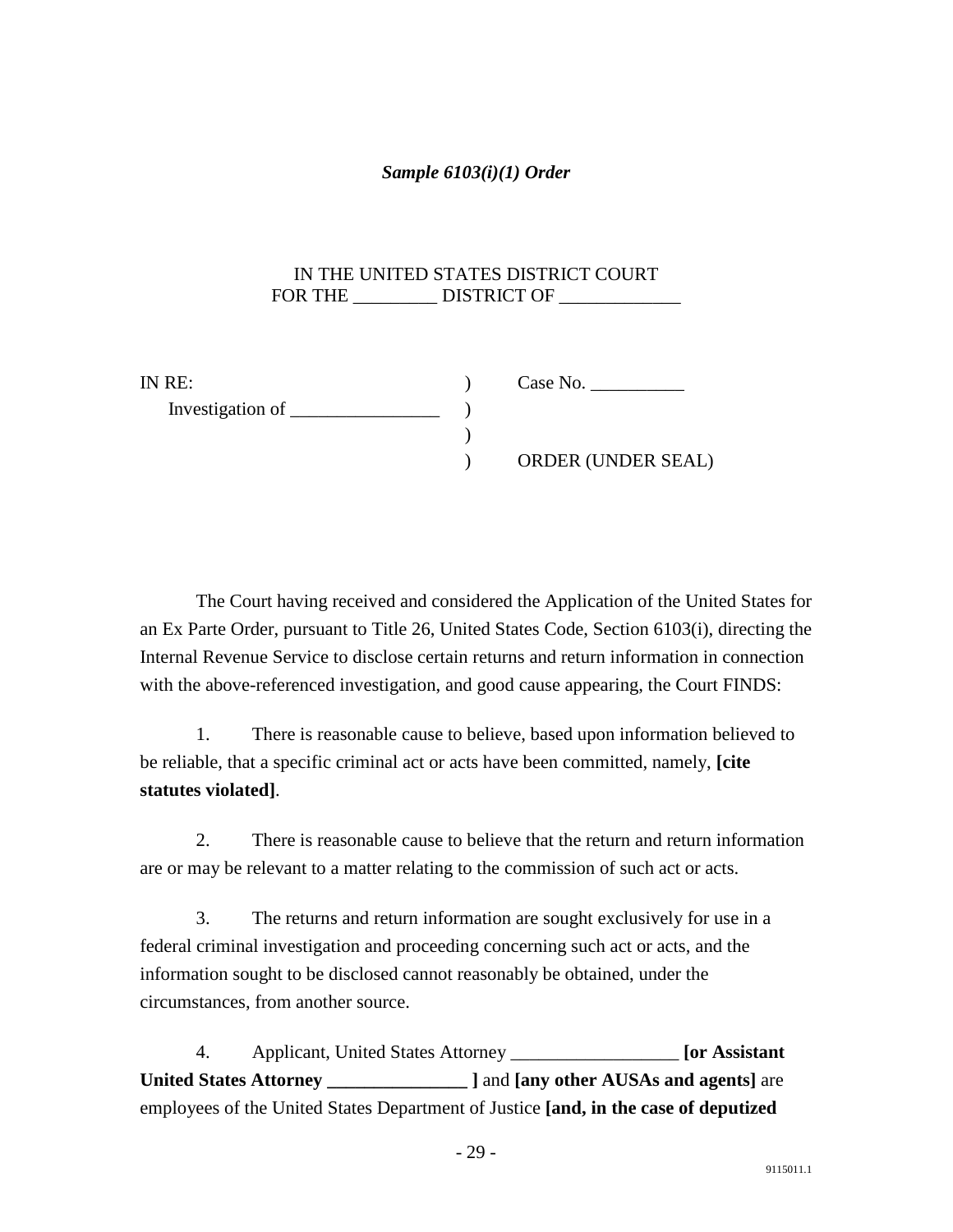**state or local personnel, are acting under the direction and control of Applicant]** and are personally and directly engaged in, and the information sought is solely for their use in, the investigation of possible violations of the above-mentioned criminal statutes.

 IT IS, THEREFORE, ORDERED that the Internal Revenue Service (1) disclose such returns and return information of:

## **[Set forth the persons, entities, social security numbers and taxable periods]**

as have been filed and are on file with the Internal Revenue Service; (2) certify where returns and return information described above have not been filed or are not on file with the Internal Revenue Service; and (3) disclose such returns and return information described above as may come into the possession of the Internal Revenue Service subsequent to the date of this order, but for not longer than **[Set forth number of days up to one year, usually 90 days]** days thereafter.

 IT IS FURTHER ORDERED that the Applicant, or any other officers or employees of any federal agency, shall use the returns and return information disclosed solely in investigating the alleged violations specified and preparing the matter for trial, and that no disclosure shall be made to any other person except in accordance with the provisions of Title 26, United States Code, Section 6103.

 IT IS FURTHER ORDERED that the Clerk of Court shall seal both the Application and this Order, and that the Application and Order shall remain under seal unless and until further order of this Court.

DATED this day of  $.20$ .

 $\frac{1}{\sqrt{2}}$  ,  $\frac{1}{\sqrt{2}}$  ,  $\frac{1}{\sqrt{2}}$  ,  $\frac{1}{\sqrt{2}}$  ,  $\frac{1}{\sqrt{2}}$  ,  $\frac{1}{\sqrt{2}}$  ,  $\frac{1}{\sqrt{2}}$  ,  $\frac{1}{\sqrt{2}}$  ,  $\frac{1}{\sqrt{2}}$  ,  $\frac{1}{\sqrt{2}}$  ,  $\frac{1}{\sqrt{2}}$  ,  $\frac{1}{\sqrt{2}}$  ,  $\frac{1}{\sqrt{2}}$  ,  $\frac{1}{\sqrt{2}}$  ,  $\frac{1}{\sqrt{2}}$ United States Magistrate Judge United States Court District of \_\_\_\_\_\_\_\_\_\_\_\_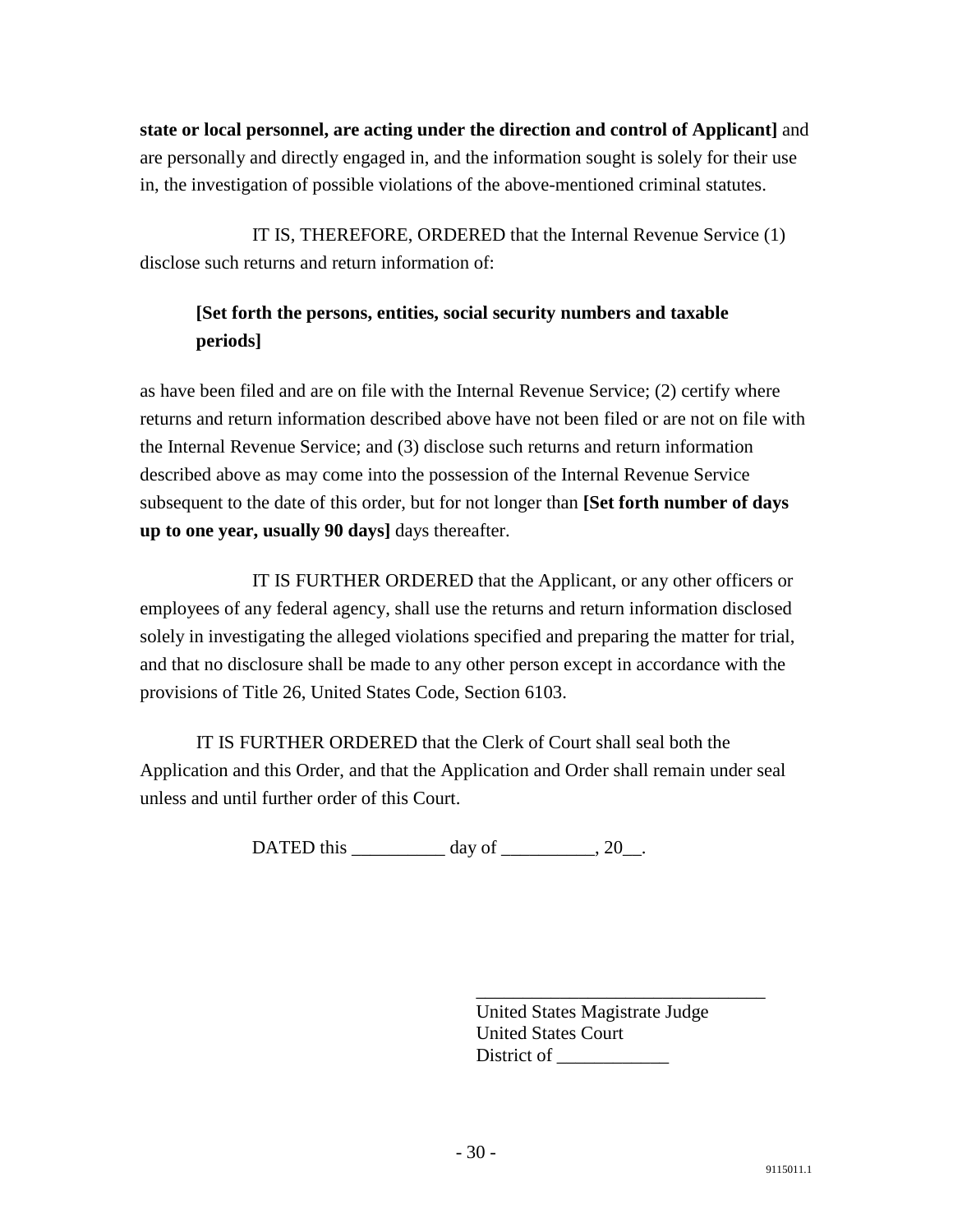#### *Sample Motion for a Protective Order*

<span id="page-32-0"></span>IN THE UNITED STATES DISTRICT COURT FOR THE DISTRICT OF

| <b>UNITED STATES OF</b><br><b>AMERICA</b> |                           |
|-------------------------------------------|---------------------------|
|                                           |                           |
| V.                                        | Case No.<br>$\mathcal{L}$ |
|                                           |                           |
|                                           |                           |
| Defendant(s)                              |                           |
|                                           |                           |

### GOVERNMENT'S MOTION FOR PROTECTIVE ORDER REGARDING **DISCOVERY**

 The United States, through undersigned counsel, respectfully moves the Court, pursuant to Rule 16(d)(1) of the Federal Rules of Criminal Procedure, to enter an order prohibiting the unauthorized disclosure of certain discovery material or information contained therein to non-litigants. In support of this motion, the government states as follows:

1. Defendant(s) [identify defendant(s) and describe charges in indictment].

 2. The voluminous [or describe scope of discovery] discovery materials in this case contain, among other things, private financial information about numerous individuals; other private information, including social security numbers, addresses, and birth dates; and confidential tax returns and taxpayer return information within the meaning of Title 26, United States Code, Section 6103(b). Disclosure of such tax return and taxpayer return information is governed by Title 26 United States Code, Section 6103(a), which mandates that return and return information will be confidential except as authorized by Section 6103. Section 6103(h)(4)(D) permits disclosure to the defense of such tax return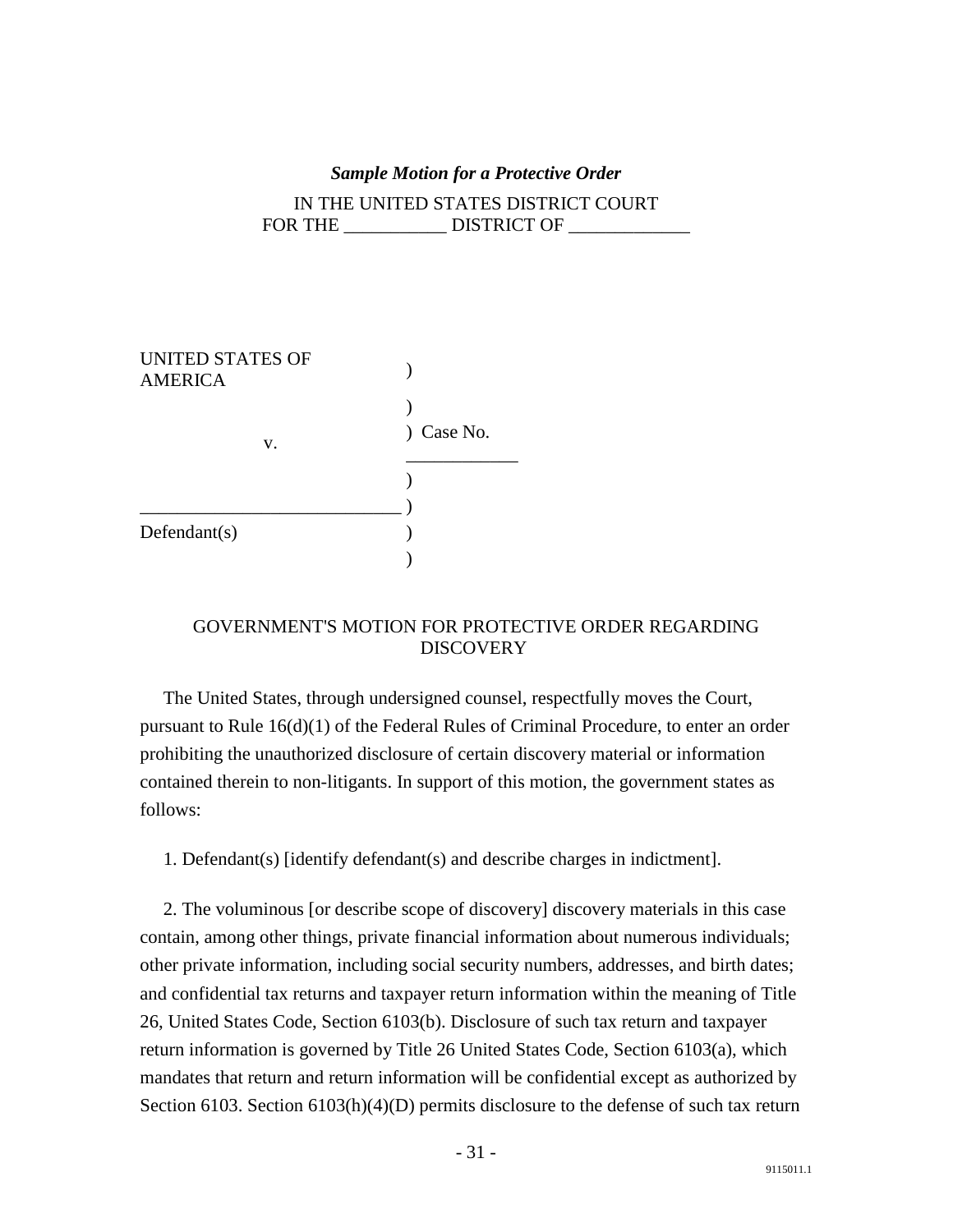and taxpayer return information in accord with Rule 16 of the Federal Rules of Criminal Procedure and Title 18, United States Code, Section 3500, but further disclosure of this tax return and taxpayer return information by defendants or their attorneys is restricted by Section 6103.

 3. The government has followed all requirements of Rule 16, and will follow the requirements of Title 18, United States Code, Section 3500. The government asks the Court to ensure that the defendant(s) is/are informed about the limitations of Federal Rule of Criminal Procedure 6(e), regarding grand jury transcripts [if appropriate], and Title 26, United States Code, Section 6103(a), regarding tax returns and taxpayer return information, and the appropriate legal purposes for which certain discovery may be used.

 4. The government believes that because of the volume and nature of the discovery in this case, it is appropriate for the Court to enter a Protective Order containing the following provisions (when the term "defendant" is used, said term encompasses an attorney for the defendant):

 A. Many of the materials provided as discovery (hereinafter discovery materials), which were produced by the government in preparation for or in connection with any stage of the proceedings in this case, including, but not limited to: individuals' records, investigators or agency memoranda or reports, grand jury transcripts, witness statements, tapes, computer disks, transcripts, applications, affidavits, computer or electronic records, memoranda of interview, tax returns, correspondence with the Internal Revenue Service, internal books and records of a witness's or defendant's business, bank records, and any documents and tangible objects provided by the government other than trial exhibits (i.e., items actually admitted during the trial and made part of the record), are not public information. Accordingly, these discovery materials and all copies thereof should be protected from unnecessary dissemination.

 B. Such discovery materials provided by the United States should be utilized by the defendant(s) solely in connection with the defense of this case and for no other purpose and in connection with no other proceeding.

 C. Such discovery materials and their contents, and any notes or other record of such materials or their contents, should not be disclosed either directly or indirectly to any person or entity other than the defendant(s), defendant(s)' counsel, persons employed to assist in the defense, individuals who are interviewed as potential witnesses in the case, or such other persons as to whom the Court may authorize disclosure.

 D. Such discovery materials should not be copied or reproduced except as necessary to provide copies of the material for use by an authorized person as described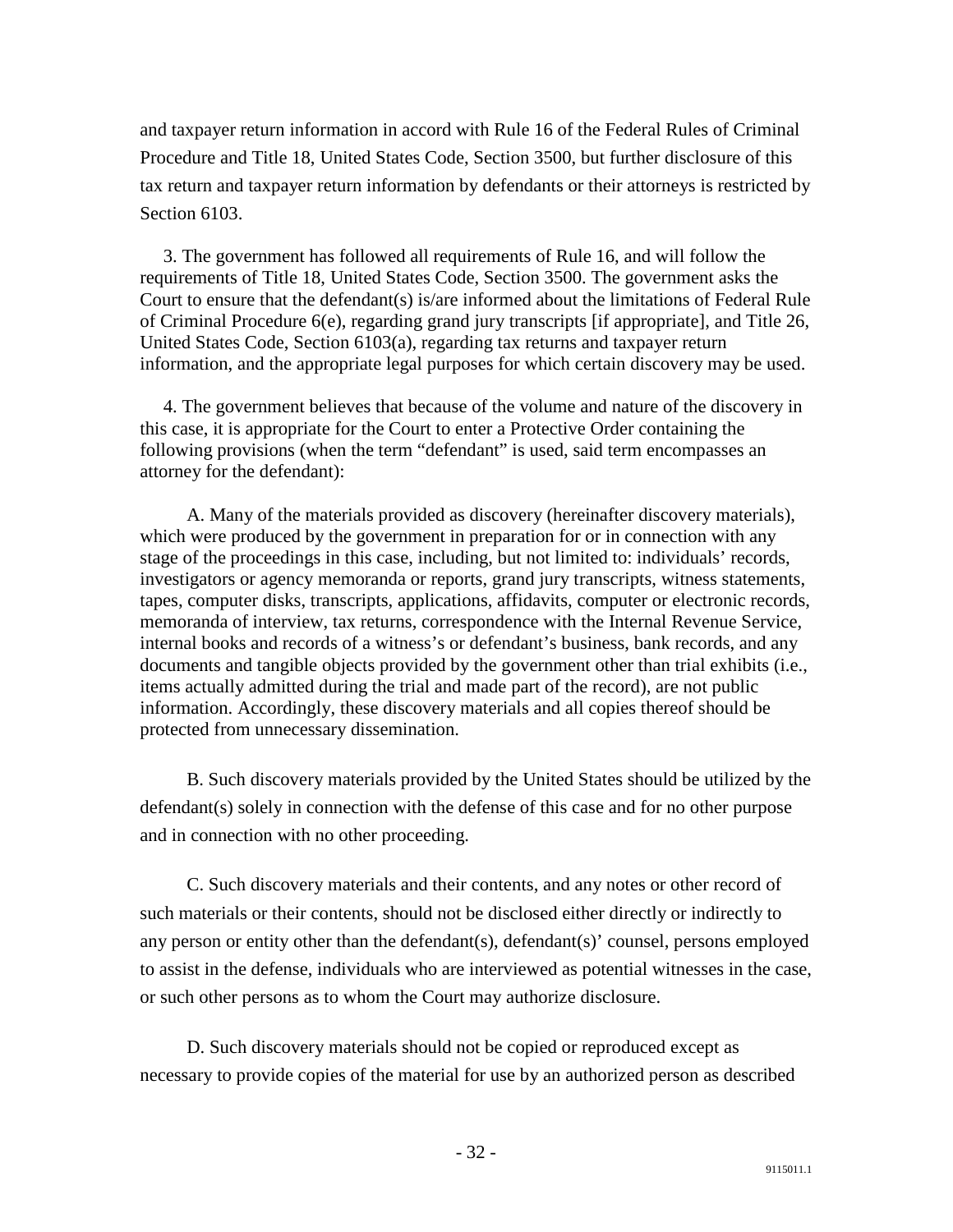above to prepare or assist in the defense, and all such copies and reproductions will be treated in the same manner as the original matter.

 E. [Each] Defendant's counsel should inform the defendant of the provisions of the Protective Order, and direct him/her not to disclose or use any information contained in the government's discovery in violation of the Protective Order. However, nothing contained in the Protective Order will preclude any party from applying to the Court for further relief or for modification of any provision hereof.

Respectfully submitted,

\_\_\_\_\_\_\_\_\_\_\_\_\_\_\_\_\_\_\_\_\_\_\_

United States Attorney [Assistant United States Attorney]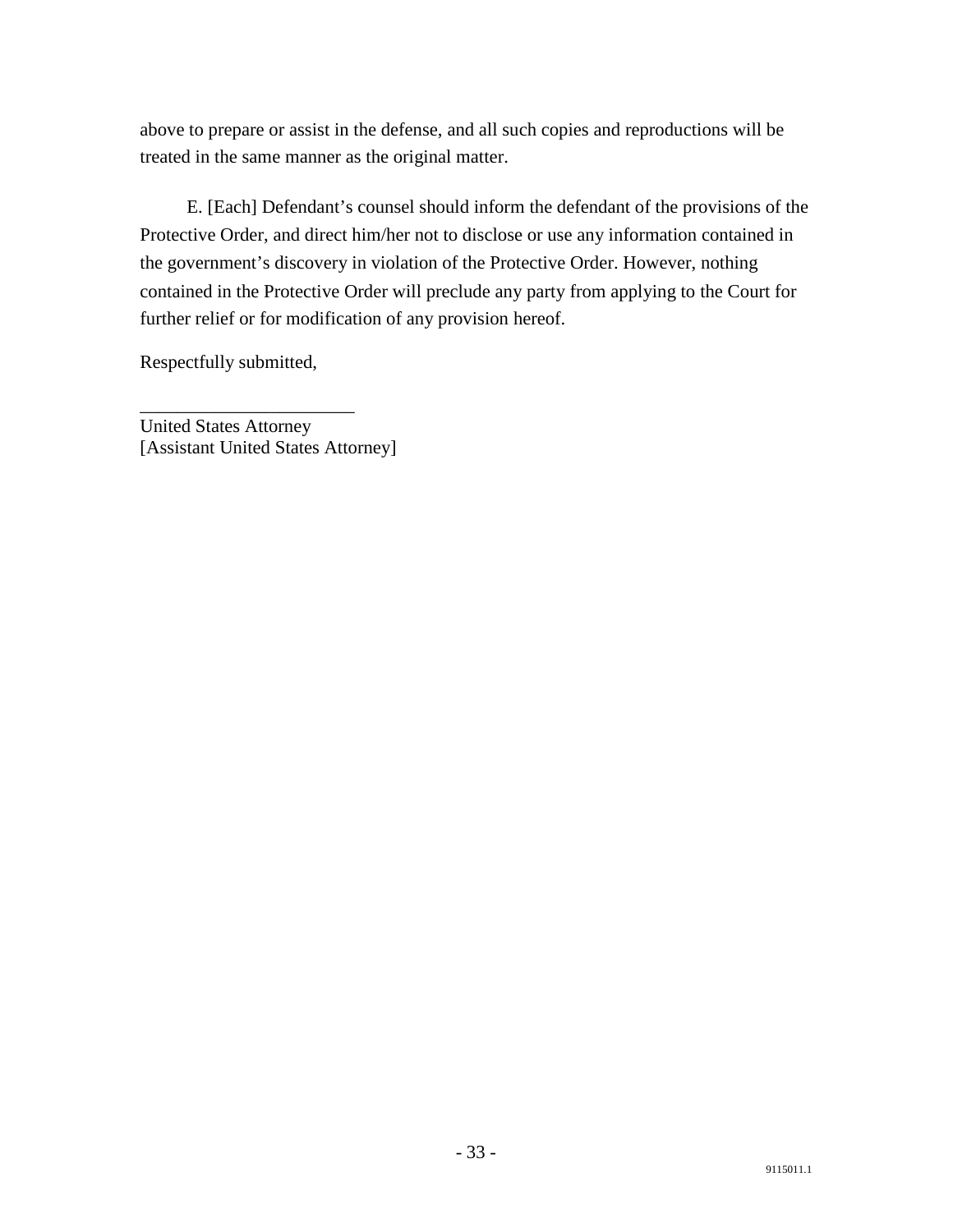#### *Sample Proposed Protective Order*

|         | IN THE UNITED STATES DISTRICT COURT |
|---------|-------------------------------------|
| FOR THE | DISTRICT OF                         |

| UNITED STATES OF<br><b>AMERICA</b> |            |
|------------------------------------|------------|
|                                    |            |
| V.                                 | ) Case No. |
|                                    |            |
|                                    |            |
| Defendant(s)                       |            |
|                                    |            |

#### **ORDER**

 THIS MATTER having come before the Court on the motion of the United States of America, by and through its undersigned counsel, and the Court having found that entering a Protective Order regarding discovery materials is appropriate, and for good cause shown,

IT IS on this  $\_\_\_\_\_\_\_\$ {day\ of\ \\_\\_\\_\\_\,, 20 \\_\\_\\_\,,

ORDERED,

 1. The government has produced voluminous discovery materials in this case that contain, among other things, individually identifiable information and other private information about numerous individuals, as well as confidential tax returns and taxpayer return information, within the meaning of Title 26, United States Code, Section 6103(b). Disclosure of such tax return and taxpayer return information is governed by Title 26 United States Code, Section 6103(a), which mandates that return and return information will be confidential except as authorized by Section 6103. Section 6103(h)(4)(D) permits disclosure to the defense of such tax return and taxpayer return information in accord